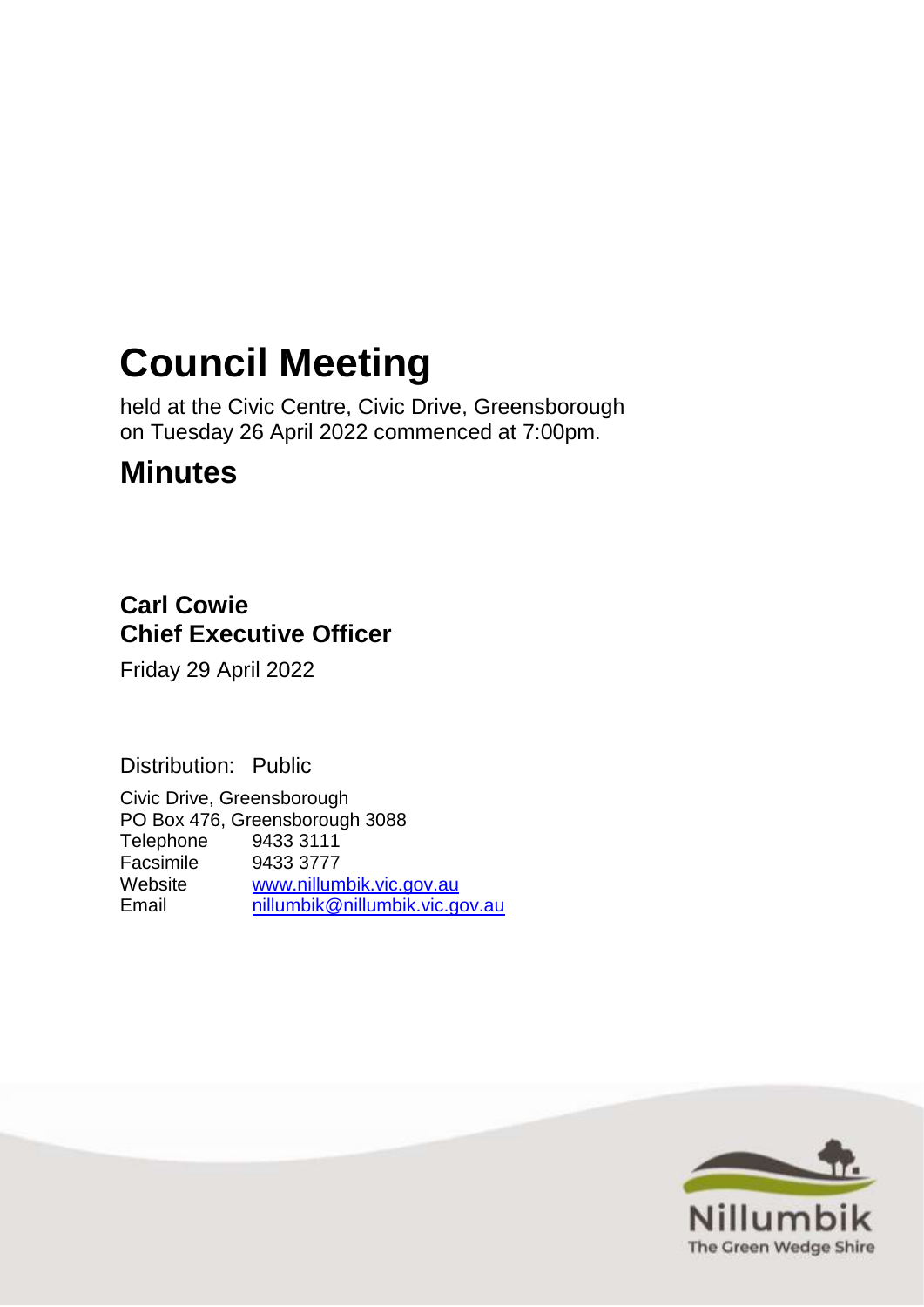# **Nillumbik Shire Council**

| <b>Contents</b> |                                        |                                                                                                                       |    |  |  |  |
|-----------------|----------------------------------------|-----------------------------------------------------------------------------------------------------------------------|----|--|--|--|
| 1.              | <b>Welcome by the Mayor</b><br>3       |                                                                                                                       |    |  |  |  |
| 2.              | 3<br><b>Acknowledgement of Country</b> |                                                                                                                       |    |  |  |  |
| 3.              |                                        | <b>Good Governance Pledge</b>                                                                                         | 3  |  |  |  |
| 4.              | <b>Prayer</b>                          |                                                                                                                       | 3  |  |  |  |
| 5.              | <b>Apologies</b>                       |                                                                                                                       | 3  |  |  |  |
| 6.              | <b>Presentations</b>                   |                                                                                                                       | 4  |  |  |  |
| 7.              |                                        | <b>Confirmation of Minutes</b>                                                                                        | 5  |  |  |  |
| 9.              | <b>Petitions</b>                       |                                                                                                                       | 6  |  |  |  |
| 10.             |                                        | Questions from the gallery                                                                                            | 6  |  |  |  |
| 11.             |                                        | <b>Reports of Advisory Committees</b>                                                                                 | 12 |  |  |  |
|                 | AC.003/22                              | Advisory Committee Report - 26 April 2022                                                                             | 12 |  |  |  |
|                 | 12. Officers' reports                  |                                                                                                                       | 13 |  |  |  |
|                 | CM.029/22                              | Nillumbik Customer First Strategy 2019-2022 - Final Year Update                                                       | 13 |  |  |  |
|                 | CM.030/22                              | Draft Communications Strategy 2022-2025 - Endorsement of<br><b>Community Engagement Phase</b>                         |    |  |  |  |
|                 | CM.031/22                              | Climate Action Plan 2022-2032                                                                                         |    |  |  |  |
| CM.032/22       |                                        | Health and Wellbeing Advisory Committee Community Member<br>Recruitment                                               |    |  |  |  |
| CM.033/22       |                                        | Draft Arts and Culture Strategy 2022-2026 - Endorsement of<br><b>Community Engagement Phase</b>                       |    |  |  |  |
| CM.034/22       |                                        | Planning Scheme Amendment C142nill - Applying the Heritage<br>Overlay on a permanent basis to 50 Oatland Road, Plenty |    |  |  |  |
| CM.035/22       |                                        | March Quarter Financial Report                                                                                        |    |  |  |  |
|                 | CM.036/22                              | Local Roads and Community Infrastructure Program - Phase 3                                                            | 31 |  |  |  |
|                 | CM.037/22                              | Request for Road Closure for section of Brisbane Street, Eltham                                                       |    |  |  |  |
|                 | CM.038/22                              | Media and Civic Representation Protocol                                                                               |    |  |  |  |
|                 | CM.039/22                              | Informal Meetings of Councillors Records - 26 April 2022                                                              |    |  |  |  |
| CM.040/22       |                                        | Tender Report - Contract 2122-042 Finance, Supply and Delivery of<br>14 Metre Rear Load Waste Truck                   |    |  |  |  |
| CM.041/22       |                                        | Tender Report - Contract 2122-051 Rockliffe Street Special Charge<br>Scheme                                           |    |  |  |  |
|                 | CM.042/22                              | Tender Report - Contract 2021-103 Network Refresh                                                                     | 45 |  |  |  |
| 14.             | <b>Notices of Motion</b>               |                                                                                                                       | 48 |  |  |  |
| 15.             | <b>Delegates' Reports</b><br>48        |                                                                                                                       |    |  |  |  |
| 16.             |                                        | <b>Supplementary and urgent business</b>                                                                              | 48 |  |  |  |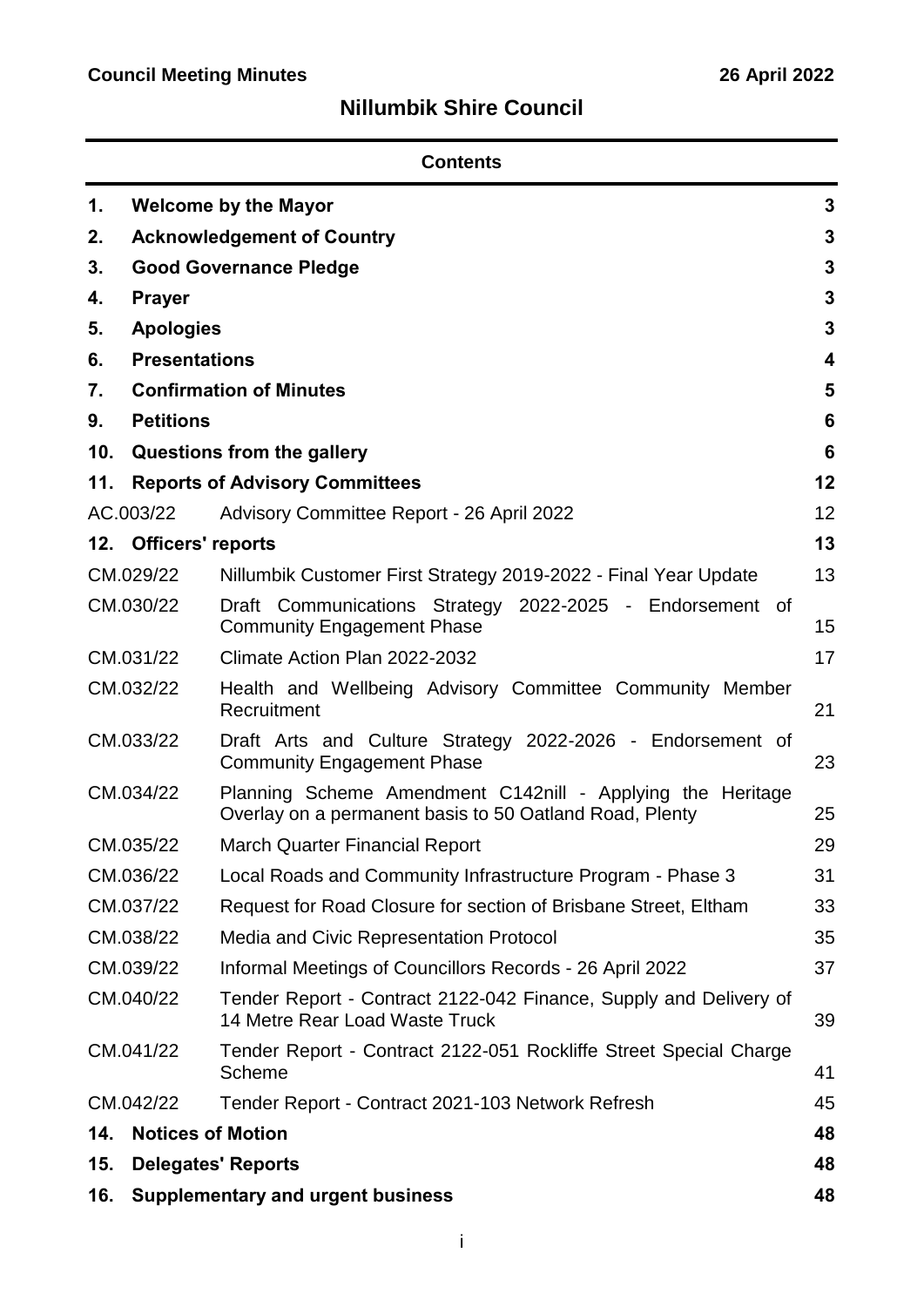| <b>Council Meeting Minutes</b> |                          | <b>26 April 2022</b> |
|--------------------------------|--------------------------|----------------------|
|                                | 17. Confidential reports | 48                   |
|                                | 18. Close of Meeting     | 48                   |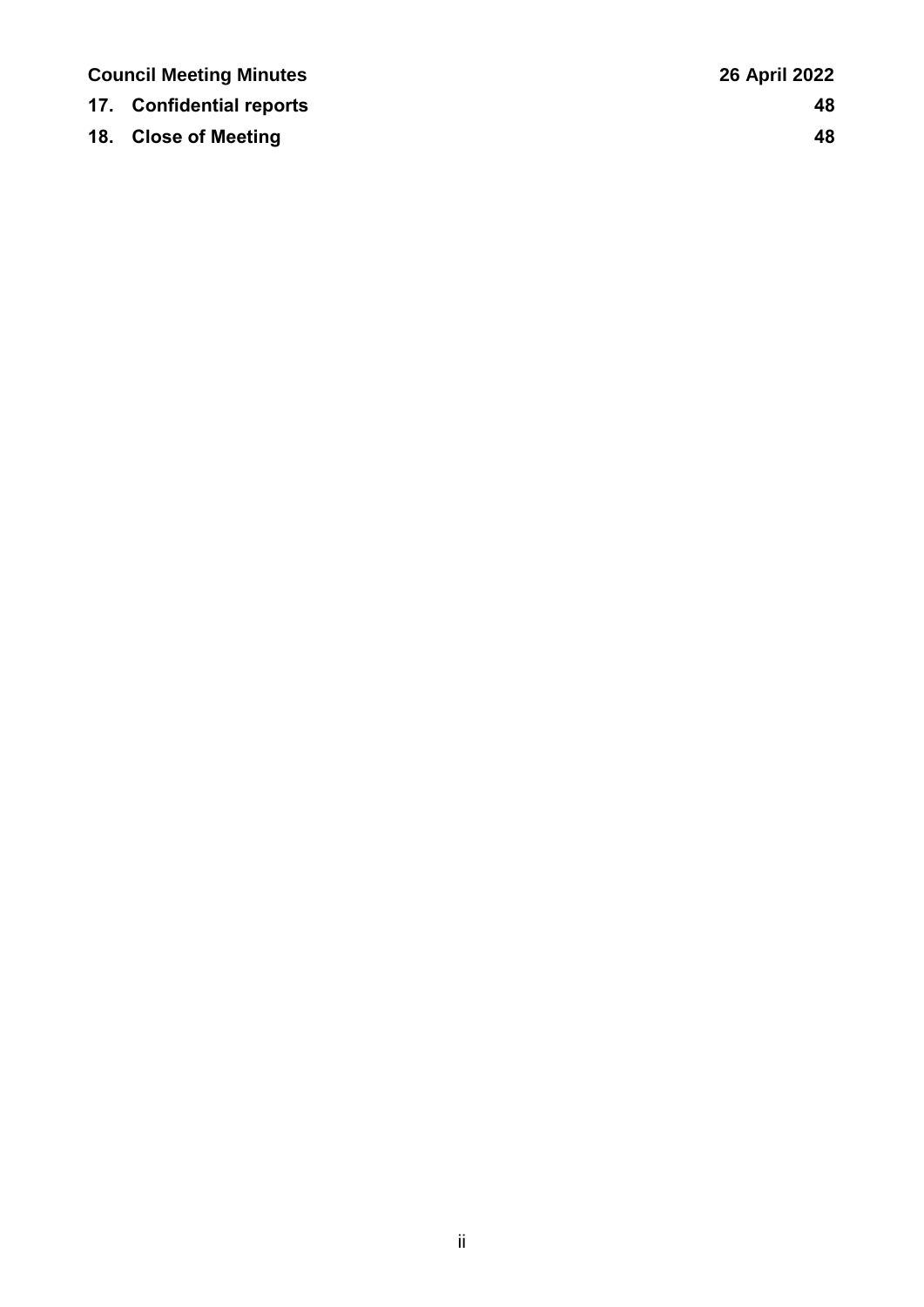### **Nillumbik Shire Council**

### **Minutes of the Meeting of Nillumbik Shire Council held Tuesday 26 April 2022. The meeting commenced at 7.00pm.**

#### **Councillors present:**

| Cr Frances Eyre            | Swipers Gully Ward (Mayor)         |
|----------------------------|------------------------------------|
| <b>Cr Richard Stockman</b> | <b>Blue Lake Ward</b>              |
| Cr Karen Egan              | <b>Bunjil Ward</b>                 |
| Cr Natalie Duffy           | Edendale Ward - attended virtually |
| <b>Cr Peter Perkins</b>    | <b>Ellis Ward</b>                  |
| Cr Ben Ramcharan           | Sugarloaf Ward (Deputy Mayor)      |
| <b>Cr Geoff Paine</b>      | <b>Wingrove Ward</b>               |
|                            |                                    |

### **Officers in attendance:**

| <b>Carl Cowie</b>  | <b>Chief Executive Officer</b>                                 |
|--------------------|----------------------------------------------------------------|
| Vince Lombardi     | <b>Chief Financial Officer</b>                                 |
| Blaga Naumoski     | Executive Manager Governance, Communications and<br>Engagement |
| Rosa Zouzoulas     | <b>Executive Manager Planning and Community Safety</b>         |
| Nichole Johnston   | <b>Manager Community Partnerships</b>                          |
| Eddie Cheng        | Manager Infrastructure Technology                              |
| Leigh Northwood    | <b>Strategic Planning Lead</b>                                 |
| <b>Katia Croce</b> | <b>Governance Lead</b>                                         |

### <span id="page-3-0"></span>**1. Welcome by the Mayor**

Members of the public were advised the meeting would be livestreamed and recorded and the live stream recording made publicly available on YouTube and Council's website.

The Mayor also advised that Cr Natalie Duffy has joined the meeting virtually and that members of the public would hear Cr Duffy but not see her.

### <span id="page-3-1"></span>**2. Acknowledgement of Country**

Acknowledgement of Country was read by the Mayor, Cr Frances Eyre.

### <span id="page-3-2"></span>**3. Good Governance Pledge**

The Good Governance Pledge was read by Cr Peter Perkins.

### <span id="page-3-3"></span>**4. Prayer**

A prayer was read by Sally Agostino from Southern Cross Community Church Eltham.

### <span id="page-3-4"></span>**5. Apologies**

Nil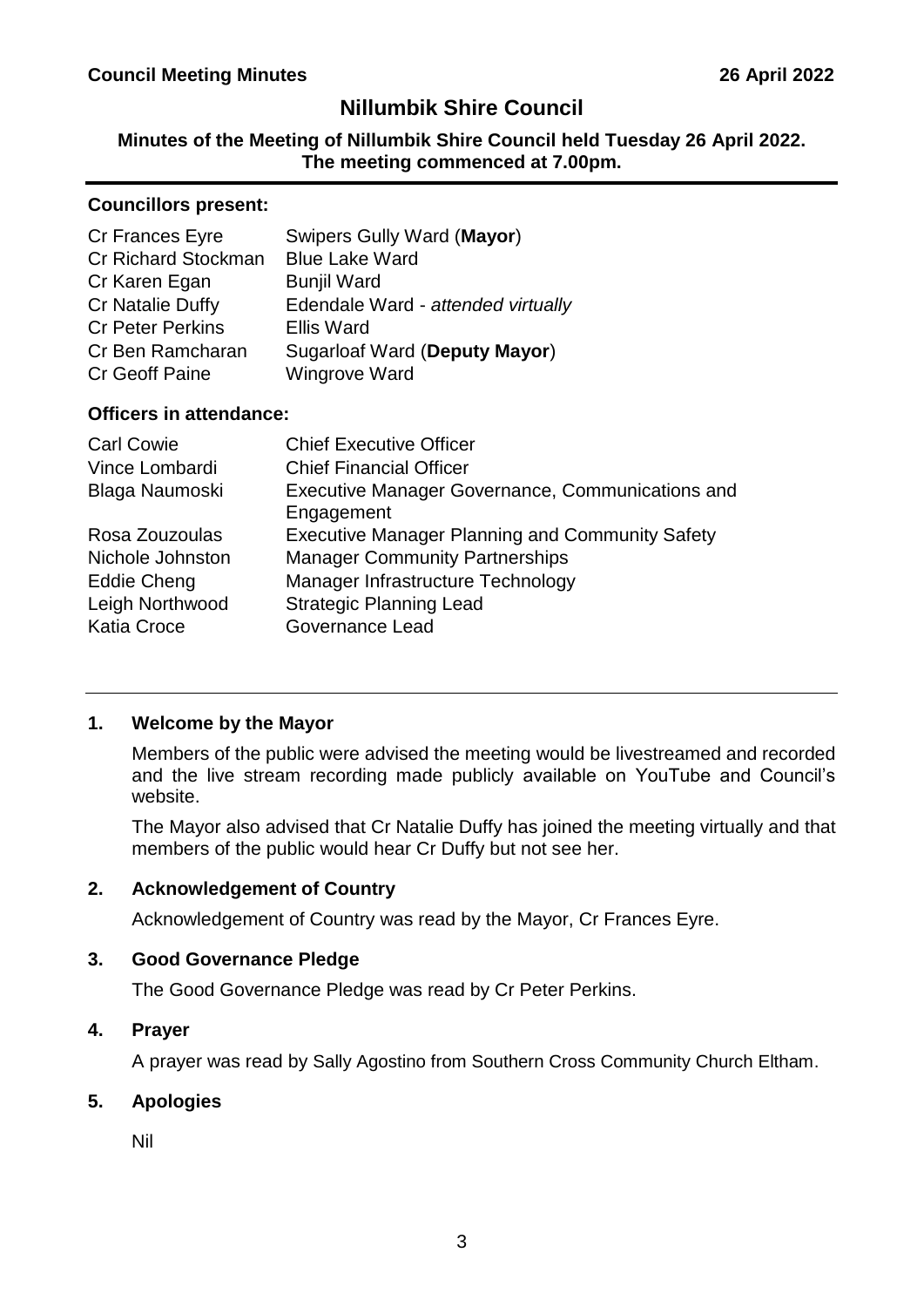#### <span id="page-4-0"></span>**6. Presentations**

#### **ANZAC Day 2022**

Yesterday, like so many others around the country, I and a number of my fellow councillors had the honour of laying wreaths at various ANZAC Day memorial services throughout the Shire.

The wreaths were laid at the Eltham Cenotaph, Diamond Creek Memorial, Hurstbridge ANZAC Memorial Park and Kangaroo Ground War Memorial.

It was great to see so many of all ages in our community, turn out to honour, commemorate and reflect on the deeds of those men and women who, with immense bravery and a strong sense of duty, made great sacrifices, often giving their lives to protect our freedom and the freedom of others.

ANZAC Day is also about recognising the sacrifices made by so many parents, children, siblings, spouses and partners whose loved ones either didn't return from war and conflict, or who returned so deeply affected that their lives were never the same.

It was heartening therefore, after all that we've experienced these past two years, to see our community again come together in such numbers, to solemnly commemorate and reflect on, these enormous sacrifices.

#### **Condolence - Deb Ganderton**

I would like to acknowledge one of Nillumbik's former employees and Nillumbik resident, Deb Ganderton, who sadly passed away recently.

Deb brought a positive energy to everything she did and was widely known across Victorian Local Government. She was a good friend to many from Nillumbik, Bayside and Boroondara Councils.

In 2019, Deb was appointed CEO of Greater Metropolitan Cemeteries Trust, and was much loved and highly regarded by the staff, Executive team and Trust of the Greater Metropolitan Cemeteries Trust.

Deb was a leader in strategic communications, media, community and employee engagement. Her contribution to public life and the lasting impact she had on her peers was widely recognised and respected.

Deb was also a Board Member of Montsalvat Trust.

Genuinely wonderful and a force of nature, Deb leaves an enduring legacy and will be missed by all. Our thoughts are with Deb's partner John Henry, her family and friends.

### **Condolence - Glenn O'Donnell**

I would also like to acknowledge long-standing VICSES Nillumbik Unit Controller, Glenn O'Donnell, who passed away recently. Joining the organisation in 1988, Glenn dedicated 34 years to the service, the last 18 years as Unit Controller. Prior to this he held the role of Deputy Controller for 10 years.

Glenn championed the development of the VICSES Nillumbik Unit, taking it from an ultra basic, two-bay shed with a portaloo, to the fabulous modern facility that it is today.

Glenn participated in several working groups and task-forces in his time, sharing and applying his in-depth knowledge and experience to achieve successful outcomes. His personal contribution in assisting his own community and beyond included the 'Black Saturday' bushfires in 2009 and demonstrated his exceptional commitment and compassion, taking annual leave from work when his volunteer leave ran out to further support VICSES activities.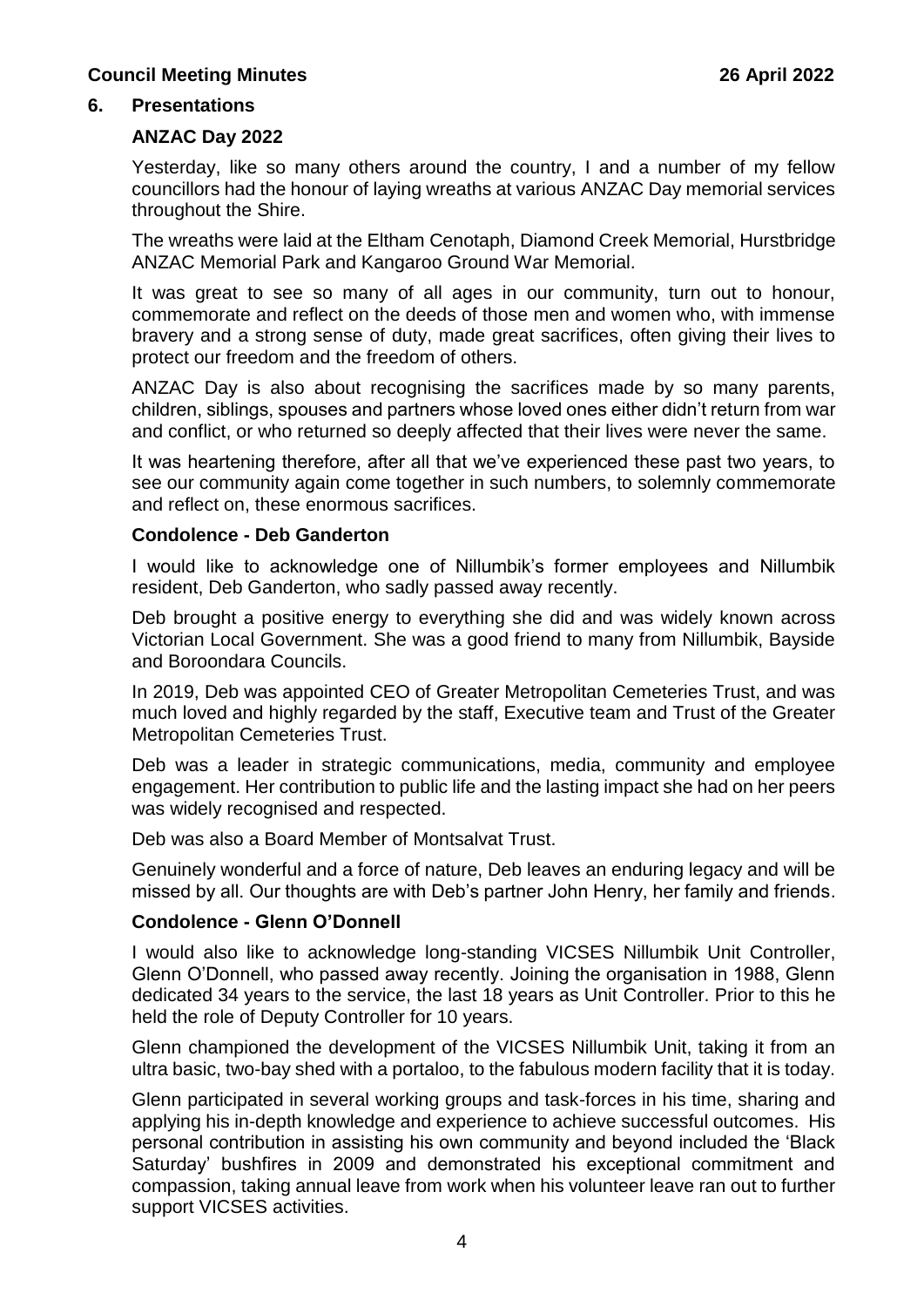Glenn was a VICSES Life Member and Emergency Services Medal (ESM) recipient. He was also a member of the Nillumbik and Banyule Municipal Emergency Management Planning Committees.

Glenn exemplified leadership, emotional guidance and passion for his volunteer work and continual support to others. At his funeral, a guard of honour was formed along Main Road, Eltham – a farewell befitting a man respected by all who knew him.

Our thoughts are with Glenn's family, friends and work colleagues at this time.

#### **Condolence - Terry Bramham**

I would also like to acknowledge the recent passing of Terry Bramham, Principal Lawyer at Macquarie Local Government Lawyers.

Terry was an exemplary professional and trusted advisor to many across Victorian Local Government. He was a kind, compassionate, considered and caring man, and above all a person with the highest ethics and integrity.

Our thoughts are with Terry's partner Tracie Bramham, his family and friends.

### **Sporting Grants - 26 April 2022**

The following Sporting Grants presentations were made:

Cr Karen Egan presented **Asher Andrews** (Bunjil Ward) with \$150 as a contribution for being selected to represent Victoria at the Australian Little Athletics Championships in Melbourne.

Cr Geoff Paine presented **Lawson Franzmann** (Wingrove Ward) with \$150 as a contribution for being selected to represent Victoria at the 2022 AusCycling Junior Track National Championships in Brisbane.

Cr Richard Stockman presented **Olivia-Beau Cutler** (Blue Lake Ward) with\$150 as a contribution for being selected to represent Victoria at the 2022 Australian U18 Hockey Championships in Cairns.

*Following the presentations, each recipient gave a response and photos were taken of each of the recipients with the Ward Councillor and the Mayor.* 

#### <span id="page-5-0"></span>**7. Confirmation of Minutes**

Confirmation of the minutes of the Council Meeting and Confidential Council Meeting held on Tuesday 22 March 2022.

**Council Resolution**

**MOVED: Cr Geoff Paine SECONDED: Cr Karen Egan**

**That** Council:

- 1 Confirms the minutes of the Council Meeting and Confidential Council Meeting held on Tuesday 22 March 2022 (**Attachment 1** and **Attachment 2)**.
- 2 Resolves that the Confidential Council Meeting minutes **(Attachment 2)** remains confidential in accordance with section 3(1) of the *Local Government Act 2020.*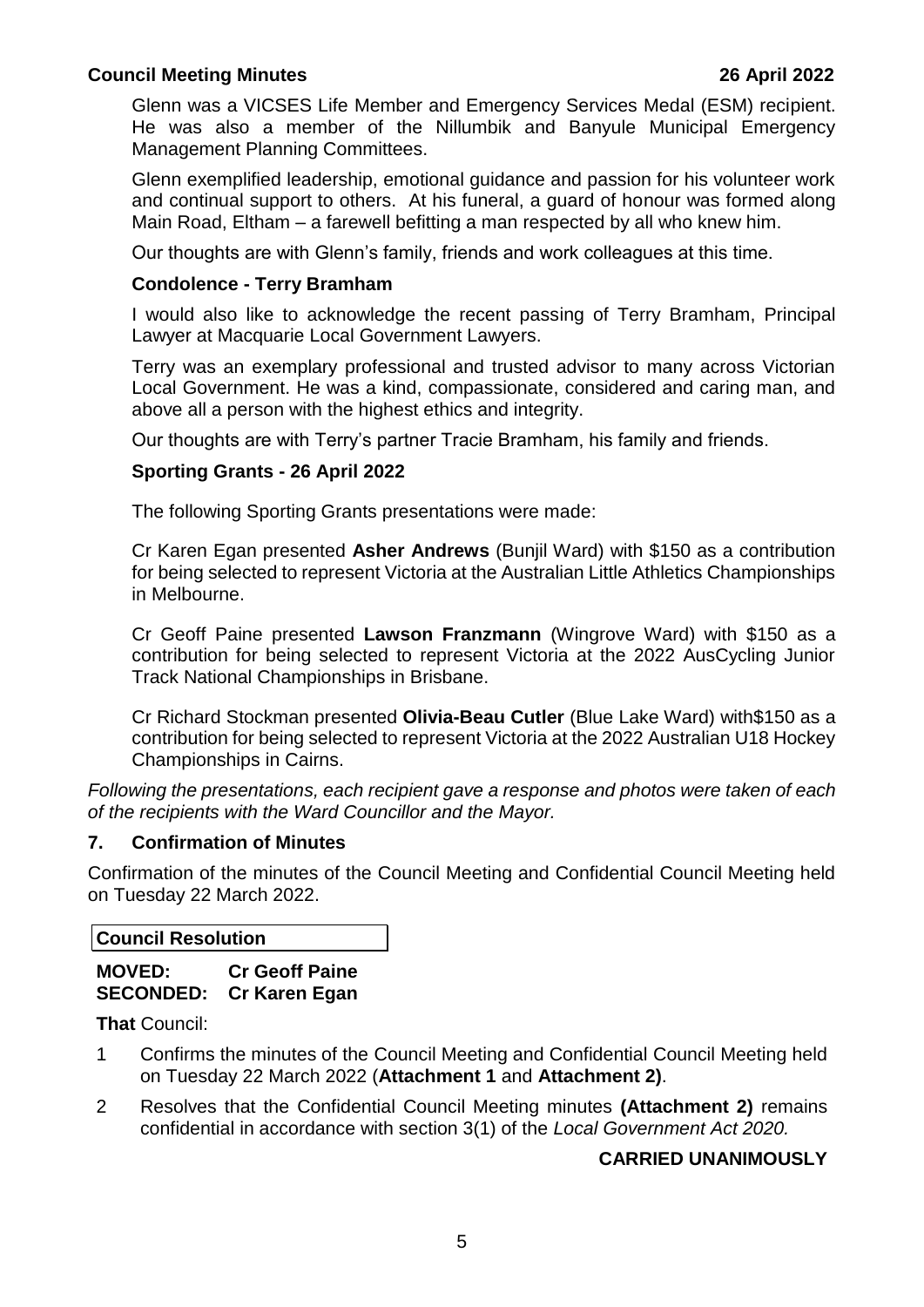#### **8. Disclosure of conflicts of interes**t

Cr Ramcharan disclosed a general conflict of interest in item CM.041/22 -Tender Report - Contract 2122-051 Rockliffe Street Special Charge Scheme due to a resident subject to the special charge having made a significant donation to his election campaign.

#### <span id="page-6-0"></span>**9. Petitions**

Nil

### <span id="page-6-1"></span>**10. Questions from the gallery**

The following questions have been grouped due to the response being applicable for all the questions raised.

1. Vicky Ellmore has asked the following questions

#### **Question 1**

Considering the recent flooding events in northern NSW that show how vulnerable we are to the catastrophic impacts of rapidly accelerating temperatures and that these disasters are only destined to increase, will council declare a climate emergency?

#### **Question 2**

With the urgent need to reduce emissions due to being at a stage where every emission matters, will council set a target of net zero community emissions by 2030?

2. Renee Hasseldine has asked the following questions

#### **Question 1**

Many other councils have already declared a climate emergency. Why hasn't Nillumbik council already done so?

### **Question 2**

Can the councillors who are opposed to declaring a climate emergency please identify themselves and explain their reasoning?

3. Mitzi Tuke has asked the following questions

### **Question 1**

In council messaging of climate change, will council please use the word DECLARE that there is a climate emergency, instead of ACKNOWLEDGE a climate emergency?

### **Question 2**

Will council support that the Nillumbik Shire will reach net zero community emissions by 2030, instead of by 2035?

4. Bill Spawton has asked the following questions

#### **Question 1**

In order to increase awareness amongst the residents and ratepayers of Nillumbik of the climate emergency which threatens the existence of organised human life and to be a part of the solution I respectfully ask that Council declare a climate emergency. If council decides against this step could council articulate it's reasoning please.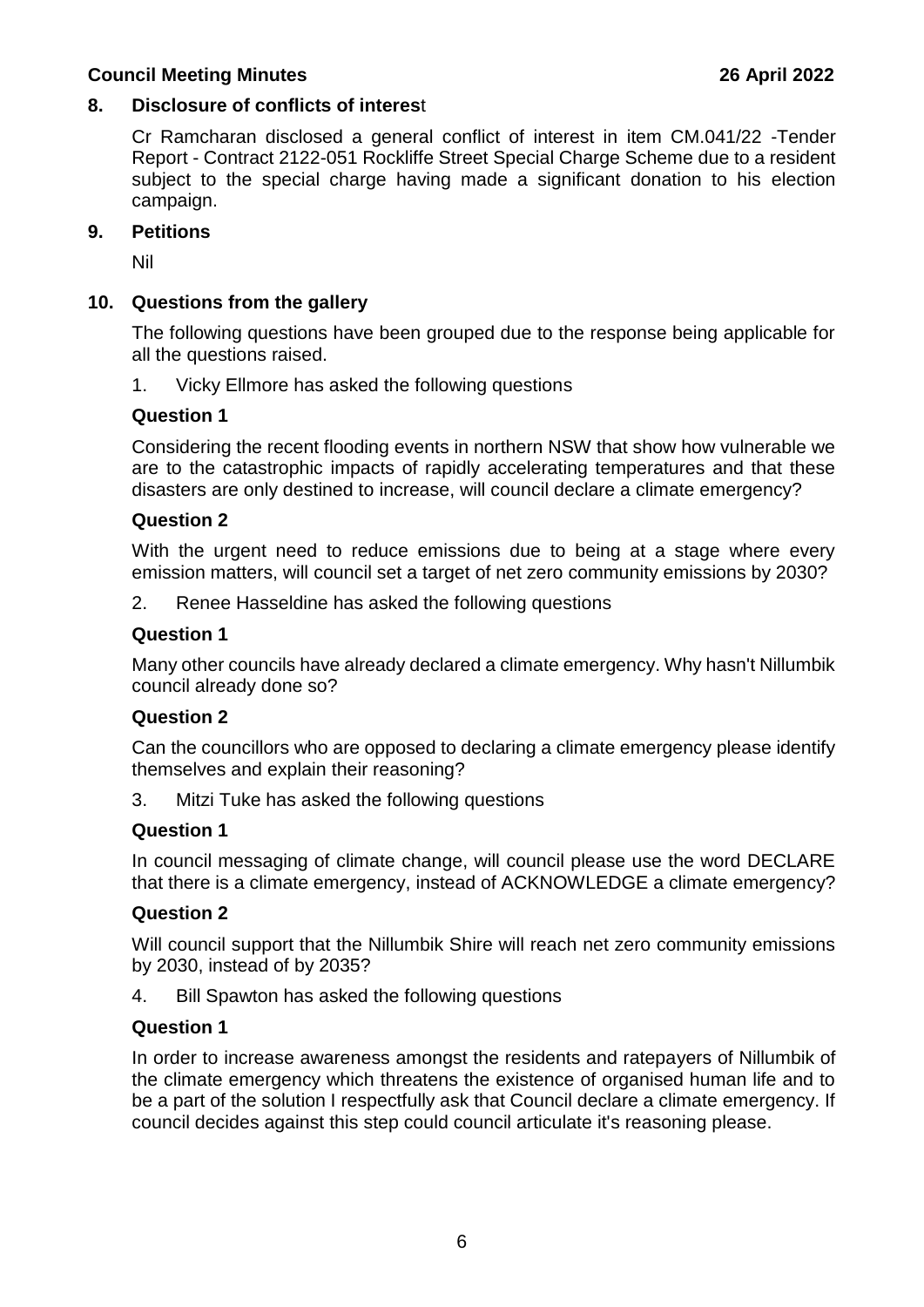### **Question 2**

Would Council please set a target of net zero community emissions by 2030?

5. Elizabeth Doig has asked the following questions

### **Question 1**

A Declaration of Climate Emergency sends a clear, unequivocal message to the community, council officers, other councils and higher levels of government that Nillumbik Council is serious in its commitment to tackling the most urgent crisis of our times.

Will Nillumbik Council change its response to the climate emergency from an acknowledgement to a declaration?

### **Question 2**

Ironbark Sustainability has calculated a science derived emissions reduction target for Nillumbik, which scales the global carbon budget (in line with IPCC recommendations) down to a local level based on a council's socio-economic rating, growth trajectory and relative ability to reduce emissions. On the basis of this, they calculate that Nillumbik has a carbon budget of 8 years in which to reach net zero emissions for the community, that is, by 2030.

In consideration of this, will Nillumbik Council bring forward the proposed target date of net zero emissions for the community to 2030 (currently 2035 in the draft Climate Action Plan)?

6. Angela Davies has asked the following questions

#### **Question 1**

As a resident of Nillumbik and a rate payer I want to thank council for your hard work in preparing the Climate Action Plan, but to be fully effective, it requires the strongest language possible – therefore I ask will you please change the wording from an acknowledgement to a Declaration of a Climate Emergency?

### **Question 2**

As this IS an emergency and we cannot afford to delay taking action any longer, will you commit to a target of net zero community emissions by 2030?

7. Jill Kellow has asked the following questions

### **Question 1**

In the light of the recent IPCC report, which makes it clear that climate change is an existential threat to life on planet earth, will the Nillumbik Council bring forward the Climate Action Plan community emissions target to Net Zero by 2030, instead of 2035?

### **Question 2**

In the light of the recent IPCC report, which makes it clear that climate change is an existential threat to life on planet earth, will the Nillumbik Council change the wording of its CAP from an acknowledgement of a climate emergency to a declaration of an emergency?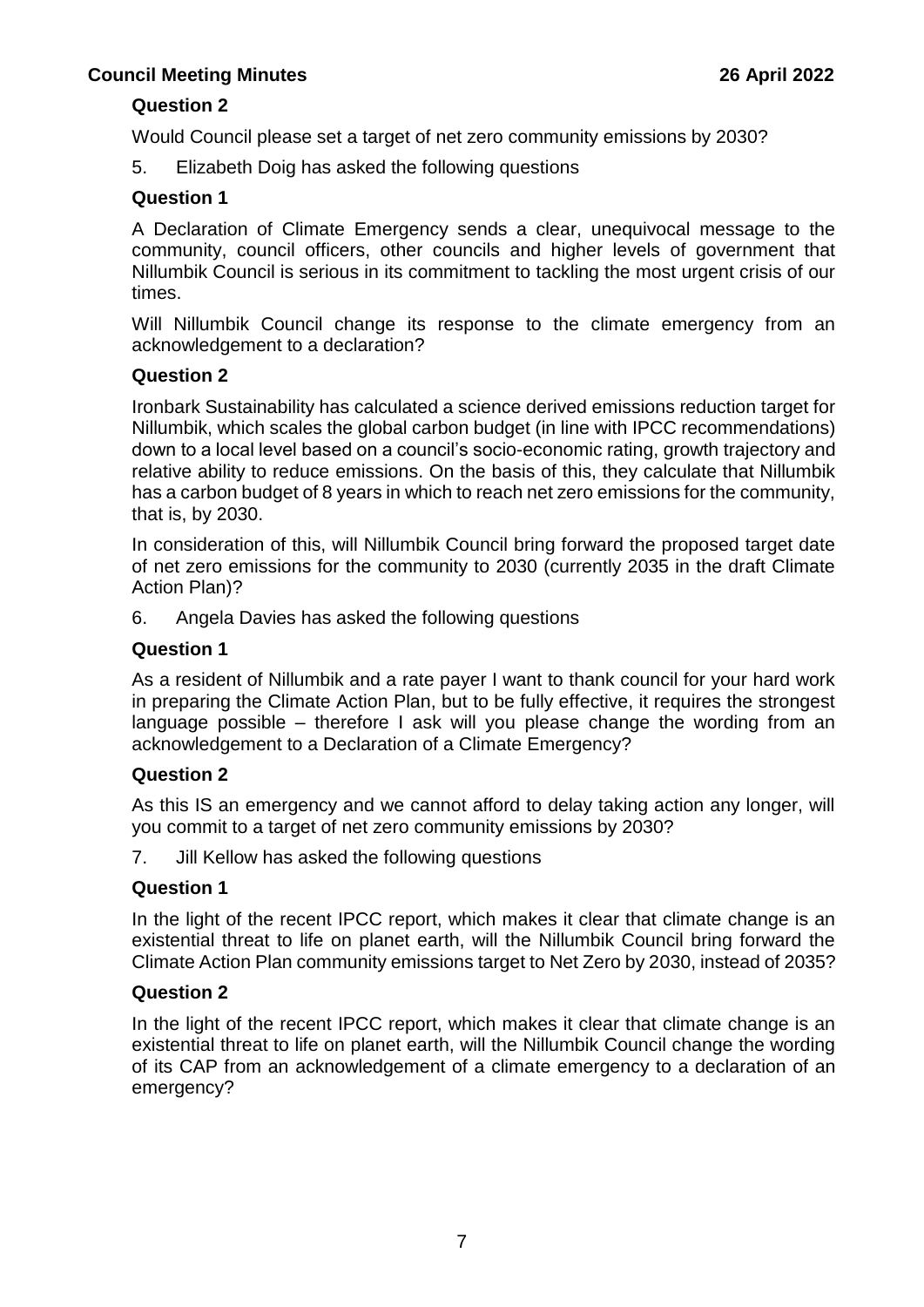8. Rosemary Glaisher has asked the following questions

### **Question 1**

Ironbark Sustainability, environmental consultants specialising in sustainability at a council level, have calculated a science-based emissions reduction target specifically for Nillumbik. They used the global carbon budget, as recommended by the IPCC, along with Nillumbik's socio-economic rating, growth trajectory and ability to reduce emissions.

They found that Nillumbik has a carbon budget of 8 years to reach net zero emissions for the community. In other words, 2030.

Will Nillumbik Council therefore bring forward the proposed target date of net zero emissions for the community to 2030 rather than the currently proposed 2035?

### **Question 2**

A Declaration of Climate Emergency would make a stronger statement than the more passive-sounding "acknowledgement". It would tell the world that Nillumbik Council is serious about tackling the most urgent crisis humanity has ever faced.

Will Nillumbik Council change its response to the climate emergency from an acknowledgement to a declaration?

### **Response**

The draft Climate plan includes a target of net zero community emissions by 2035 which is significantly more ambitious than the Victorian government's target of net zero community emissions by 2050. Council is considering the draft Climate Plan as part of the meeting tonight.

The draft Climate plan includes an acknowledgement of a Climate Emergency. Council is considering the draft Climate Plan as part of the meeting tonight.

9. Anthony Hasseldine has asked the following questions

### **Question 1**

We all need to take action and play a role in saving this planet. Why haven't councillors committed to net-zero community emissions by 2030?

### **Response 1**

The draft Climate plan includes a target of net zero community emissions by 2035 which is significantly more ambitious than the Victorian government's target of net zero community emissions by 2050. Council is considering the draft Climate Plan as part of the meeting tonight.

### **Question 2**

And if council's lack of action means my kids don't have a planet to live on, do the councillors promise to find them an alternative planet?

### **Response 2**

The draft Climate plan provides the roadmap by which Council and our community will work together over the next decade to do our part to address one of the most pressing issues faced by society. Council is considering this draft plan as part of the meeting tonight.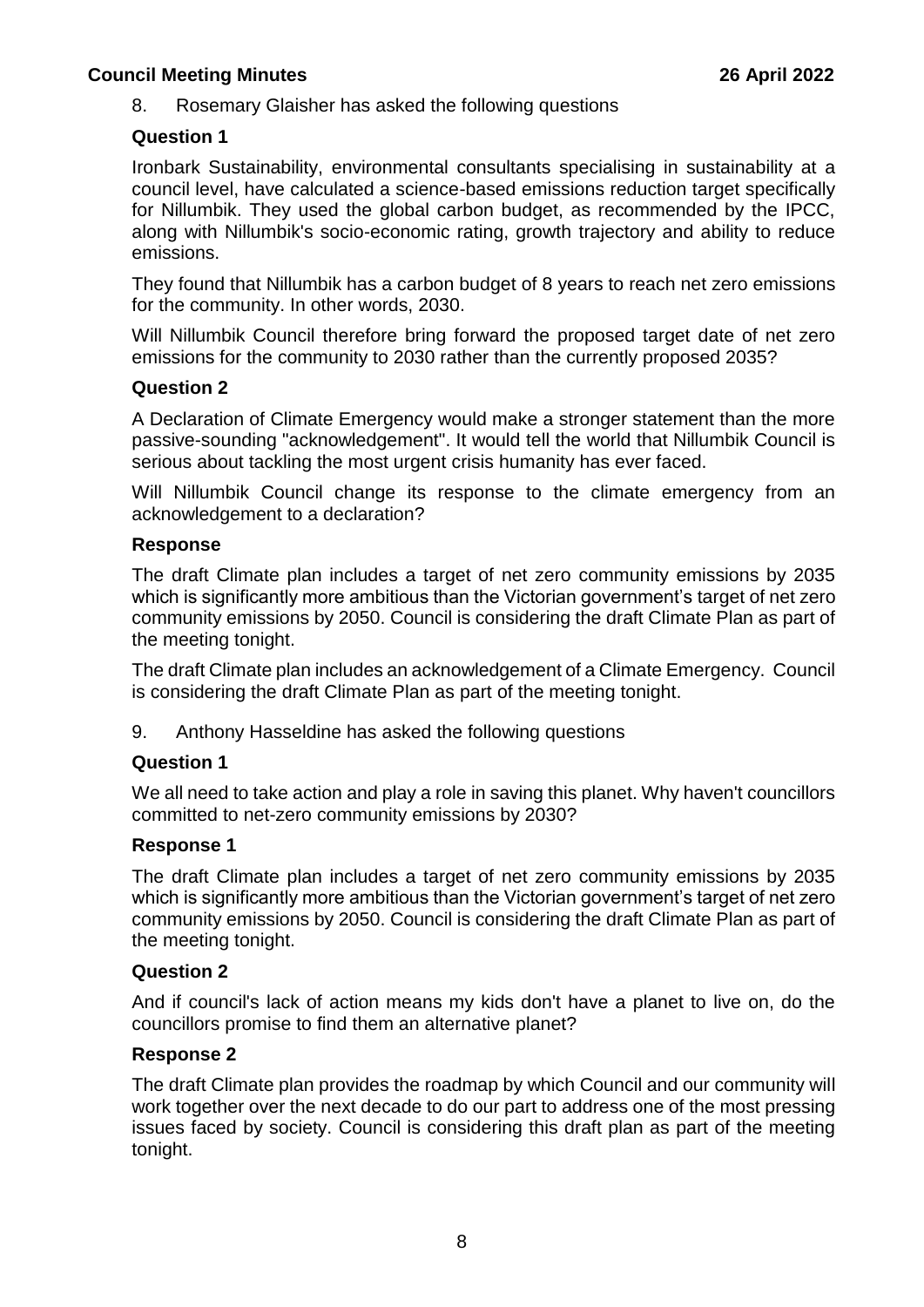10. Judith Wenborn has asked the following questions

### **Question 1**

Thank you for this opportunity. We hear a lot of talk about Climate change and fossil fuels versus renewables.

Could you please tell the shire what exactly is the Council's position on deforestation and reforestation in Nillumbik?

#### **Response 1**

Council does not have an adopted position on deforestation and reforestation specifically. Our draft Climate Action Plan has a specific focus area on a climateresilient natural environment and our adopted Tree Management Policy and Guidelines 2018, which can be found on our website, outline our commitment to managing and caring for trees in the Shire

#### **Question 2**

If substantial trees are approved for removal by Council or are removed by organisations like Vicroads with or without Council approval, what is Council's policy on replacement of removed trees; is it replacement with the same species, replacement with native or no replacement for loss is required ?

#### **Response 2**

Council's adopted Tree Management and Guidelines 2018, which can be found on our website, outline our commitment to managing and caring for trees in the Shire. Council will meet the requirements of the Nillumbik Planning Scheme, which may require indigenous vegetation planting on public and private land in response to vegetation removal.

11. Kerry Kaskamanidis has asked the following questions

### **Question 1**

How many councillors have read the latest IPCC report?

#### **Response 1**

The findings of the IPCC have been considered in the drafting of the draft Climate plan.

#### **Question 2**

What idea can each councillor initiate and follow through to implementation, for urgently addressing climate change within the power invested in their roles as Nillumbik councillors?

#### **Response 2**

Council's focus areas, objectives and strategies are contained in the draft Climate Action Plan being considered at tonight's meeting.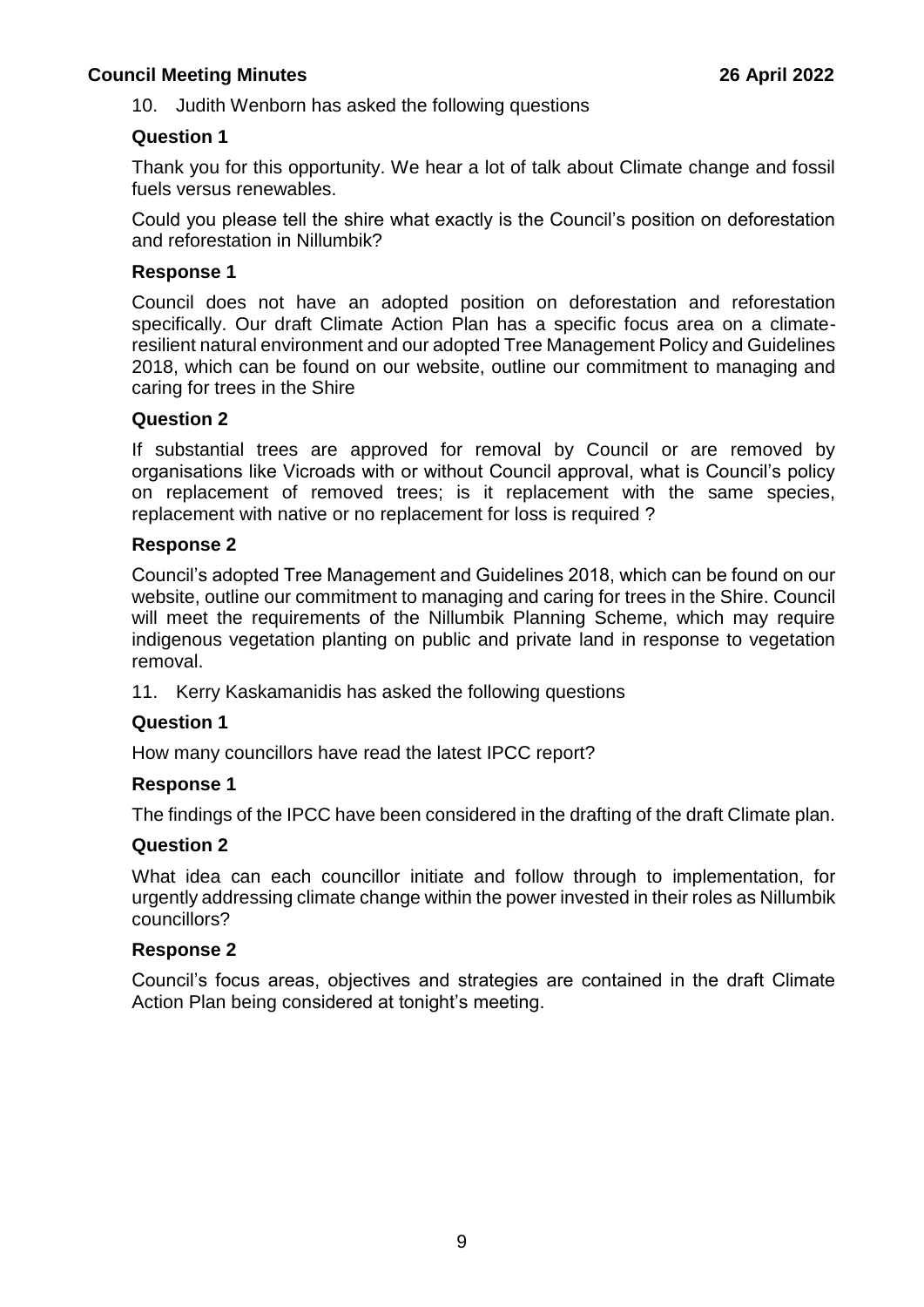12. Laurie Niven - Forty Trout Electronics Pty Ltd has asked the following questions

#### **Question 1**

Re the Climate Action Plan:

Why does the apparent data summary in Agenda item i) ii)ignore the key finding that most submission feedback was that a "declaration would be stronger and preferable" than an "acknowledgement" (see p5/103 of the attachments file), and give the June 2021 petition of 1,846 people no standing at all, when what Council wants to do is to act on community input?

#### **Response 1**

Community feedback was that 64 respondents from a total of 91 supported acknowledging a climate emergency with 36 (of the 64 supporting acknowledging a climate emergency) wanting Council to use declare rather than acknowledge.

The petition received by Council in June 2021 requesting Council declare a climate emergency has been considered in development of the draft Climate plan.

Council is considering the draft Climate Plan as part of the meeting tonight.

### **Question 2**

Re the Climate Action Plan:

By what actual deadline will the zero emissions transition roadmap be drafted?

#### **Response 2**

The Climate plan will be delivered via an annual Implementation Plan, which will be published on Council's website each year. Preparation of a council-operations zero emissions transition roadmap will commence in year 1 (2022/23).

13. Jeff White has asked the following questions

### **Question 1**

As the pandemic forced thousands of kids in Nillumbik shire to willingly sacrifice two formative years of their lives in order to protect other mostly vulnerable, aged adults from covid-19, what is Nillumbik Council willing to do to protect our children's futures from being further sacrificed due to inaction on climate change which, unlike the pandemic, will not end in their lifetimes

### **Response 1**

The draft Climate plan provides the roadmap by which Council and our community will work together over the next decade to do our part to address one of the most pressing issues faced by society. Council is considering this draft plan as part of the meeting tonight.

### **Question 2**

Two years ago Covid-19 profoundly changed how governments, businesses and society operated, and did so within a few weeks. Since then, communities throughout Australia have experienced massive floods, fires, droughts and climate related tragedy.

What is it going to take for Nillumbik Council to take the climate emergency as seriously as they rightly took the pandemic?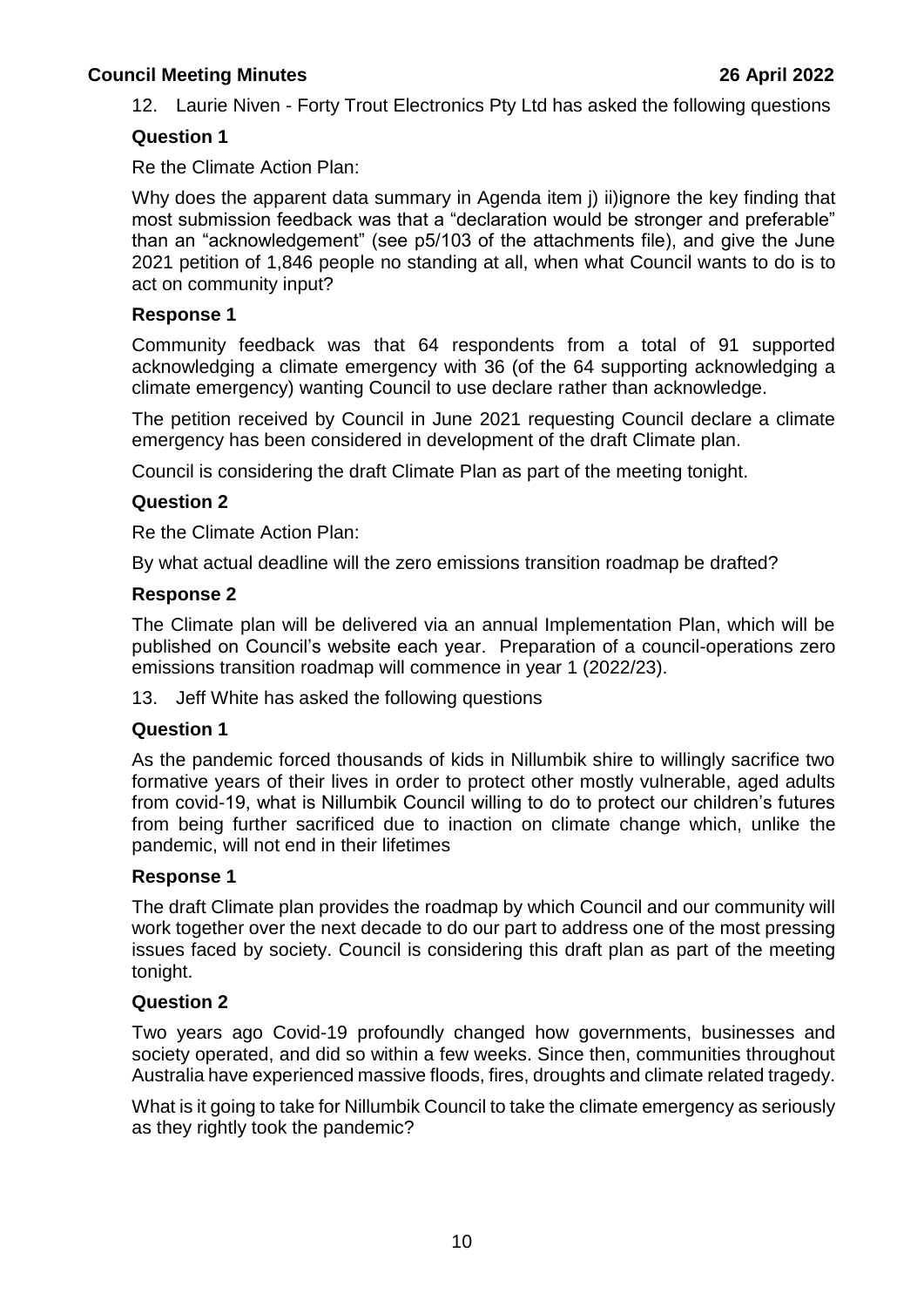### **Response 2**

The draft Climate plan provides the roadmap by which Council and our community will work together over the next decade to do our part to address one of the most pressing issues faced by society. Council is considering this draft plan as part of the meeting tonight.

14. Jan Illingworth has asked the following questions

### **Question 1**

Why would it be acceptable to build a new home within 11 metres of a neighbours residence, when there is already a residence on the small block of 3 acres, when this goes directly against many of councils guidelines? (question in relation to 180 Menzies Road, Kangaroo Ground Planting Permit)

### **Response 1**

The planning controls affecting the subject site include the Rural Conservation Zone (Schedule 3) and the Bushfire Management Overlay. These planning controls allow for an application to be made for a new dwelling. Any application for a planning permit is considered under the relevant policies of the planning scheme and the assessment must follow the process set out in the Planning and Environment Act 1987. Council officers are still assessing this application and a final assessment and decision of not yet been undertaken. The zoning of the land only allows for one dwelling, meaning that if the application is approved, the existing dwelling would need to be demolished or appropriately decommissioned. The application is currently being advertised and any party can make an objection or a submission for the application.

### **Question 2**

What rules have changed within council to permit such an extensive building envelope on such a small block of land of 3 acres? (question in relation to 180 Menzies Road, Kangaroo Ground Planting Permit)

### **Response 2**

The planning controls affecting the subject site include the Rural Conservation Zone (Schedule 3) and the Bushfire Management Overlay. These planning controls have not changed.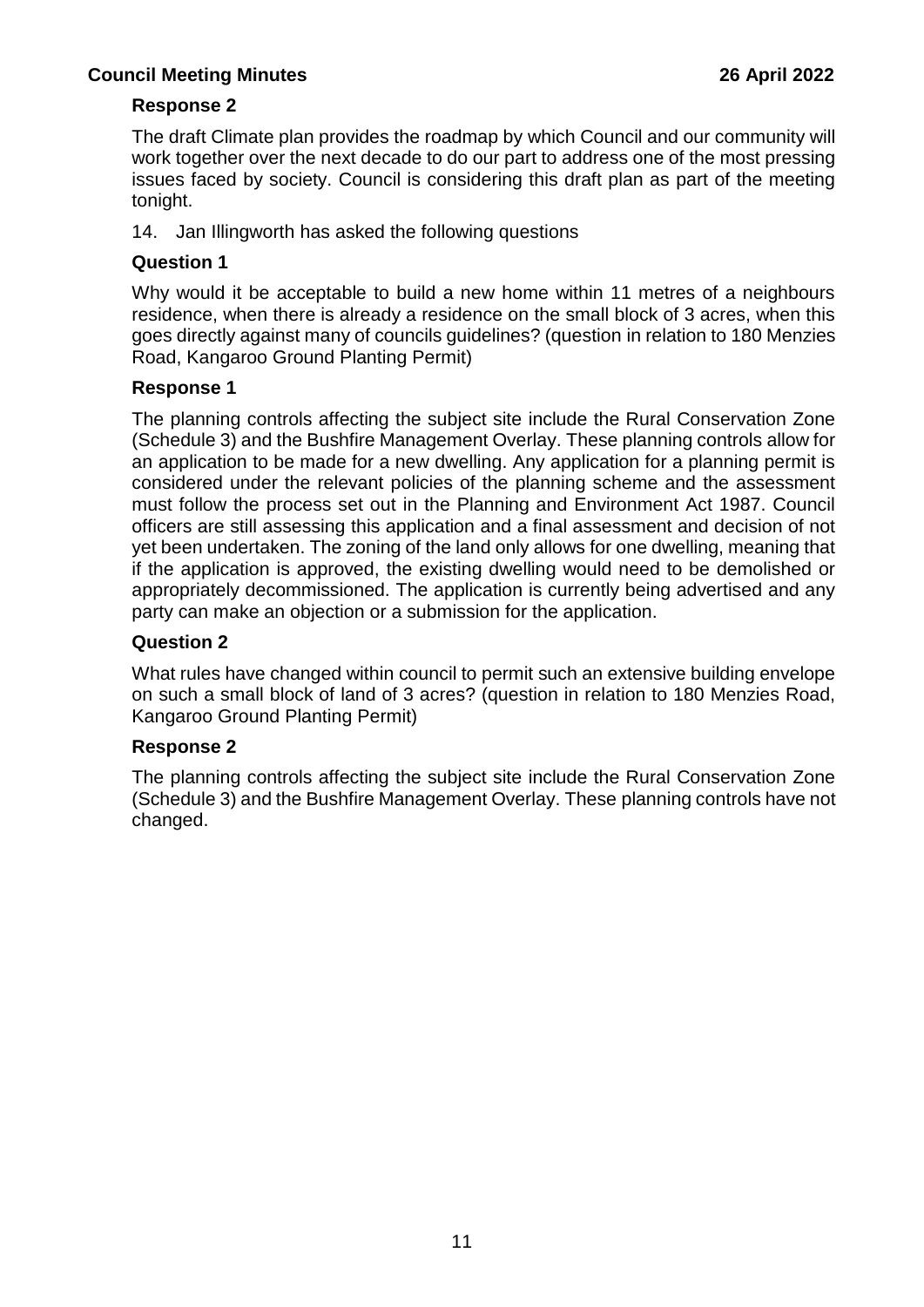<span id="page-12-0"></span>**11. Reports of Advisory Committees**

<span id="page-12-1"></span>**AC.003/22 Advisory Committee Report - 26 April 2022**

| Distribution: | <b>Public</b>                                                                         |
|---------------|---------------------------------------------------------------------------------------|
| Manager:      | <b>Blaga Naumoski, Executive Manager Governance, Communications</b><br>and Engagement |
| A4h           | Kotio Cross Covernance Load                                                           |

**Author: Katia Croce, Governance Lead** 

#### **Summary**

Council has a range of Advisory Committees which provide a formal mechanism for Council to consult with key stakeholders, seek specialist advice and enable community participation. Although they do not make any formal decisions, they provide valuable advice to Council.

In accordance with Advisory Committee Terms of Reference, the following minutes of Advisory Committee meetings are attached (**Attachment 1**) and presented to Council for noting:

1. Youth Council Advisory Committee Meeting held 4 April 2022.

**Council Resolution**

### **MOVED: Cr Natalie Duffy SECONDED: Cr Geoff Paine**

**That** the minutes of the Advisory Committee meetings (**Attachment 1**) reported be noted.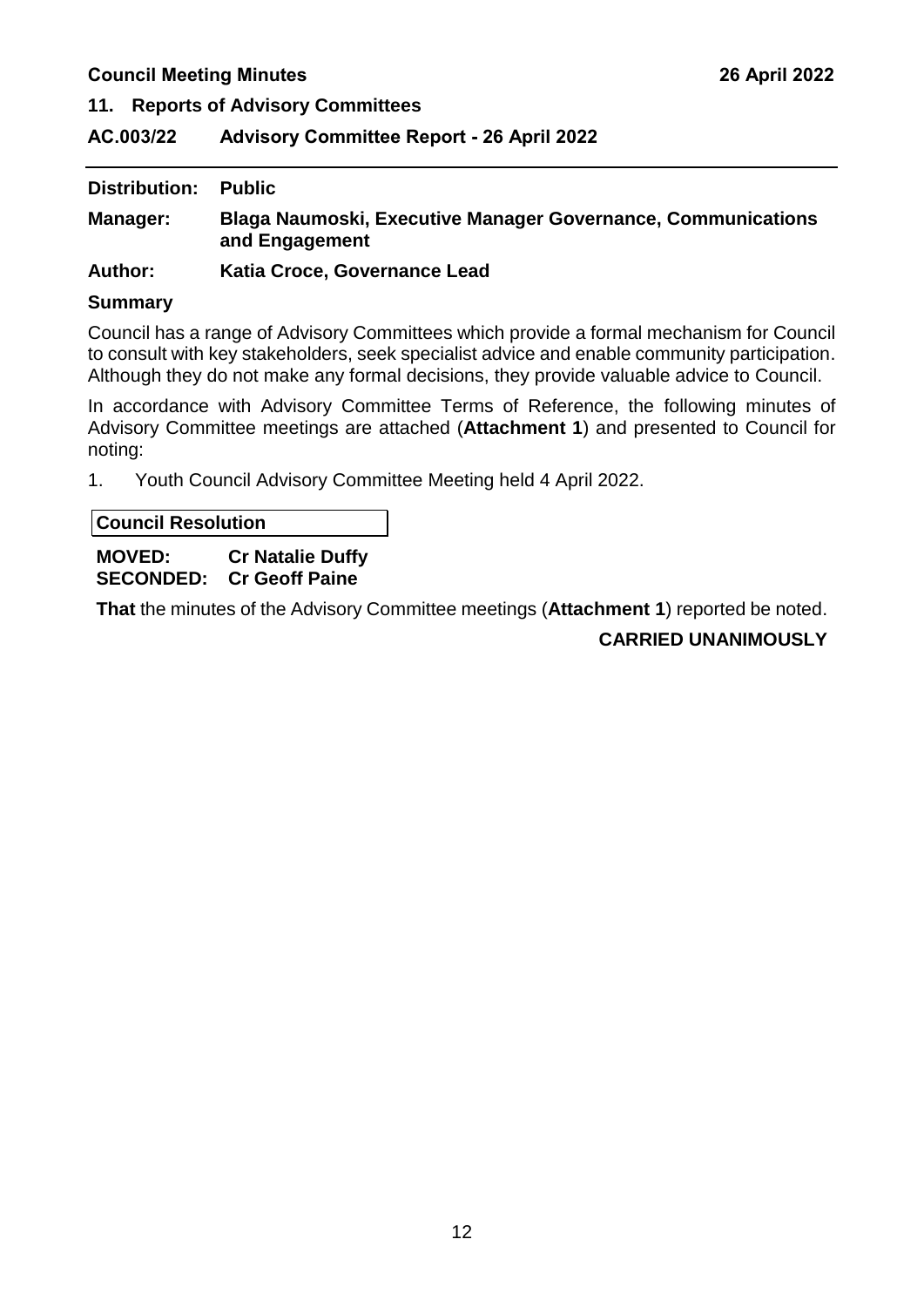<span id="page-13-0"></span>**12. Officers' reports**

<span id="page-13-1"></span>

| CM.029/22 | Nillumbik Customer First Strategy 2019-2022 - Final Year Update |
|-----------|-----------------------------------------------------------------|
|-----------|-----------------------------------------------------------------|

| <b>Distribution:</b> | <b>Public</b>                                                                          |
|----------------------|----------------------------------------------------------------------------------------|
| <b>Manager:</b>      | Jeremy Livingston, Executive Manager Business Transformation and<br><b>Performance</b> |
| <b>Author:</b>       | <b>Craig King, Customer Experience Lead</b>                                            |

#### **Summary**

The Nillumbik Customer First Strategy 2019-2022 was Council's first customer experience strategy which defined the strategic direction of Council's customer focus for our community.

This report presents a final year update of the strategy that highlights implementation achievements, as well as recommended next steps given the expiry of the current strategy.

Overall, the implementation of the current strategy has progressed well. In particular, the strategy has achieved:

- establishing a series of data tools to measure our performance and gather customer intelligence;
- implemented and promoted modern customer channels/tools which have become even more important than anticipated during the COVID-19 pandemic; and
- enabled successful cultural change whereby customer service is everyone's priority.

Council is now well placed to consolidate and leverage off the work achieved under the current strategy, to inform a future action plan to continue the delivery of our 'customer first' vision and consistently meet our customer commitments.

#### **Council Resolution**

### **MOVED: Cr Ben Ramcharan SECONDED: Cr Geoff Paine**

**That** Council:

- 1. Notes the report which highlights the four-year implementation and delivery of the Nillumbik Customer First Strategy 2019-2022.
- 2. Notes that a future report be presented to Council in late 2022 on the next version of the Nillumbik Customer First Strategy/Action Plan, to replace the expiring 2019-2022 strategy document.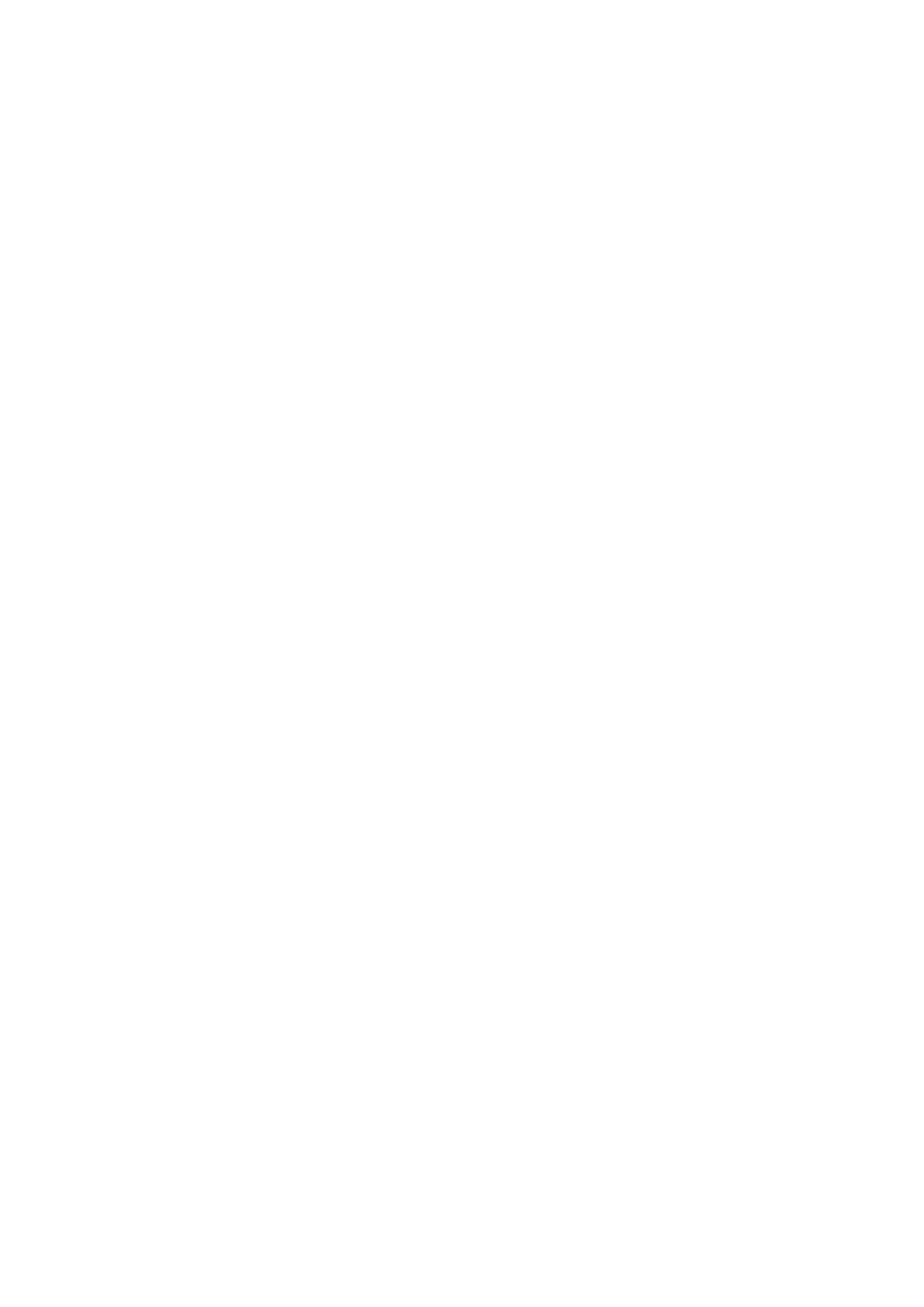**12. Officers' reports**

<span id="page-15-0"></span>**CM.030/22 Draft Communications Strategy 2022-2025 - Endorsement of Community Engagement Phase**

| File:          | DOC/21/28801                                                                          |
|----------------|---------------------------------------------------------------------------------------|
| Distribution:  | <b>Public</b>                                                                         |
| Manager:       | <b>Blaga Naumoski, Executive Manager Governance, Communications</b><br>and Engagement |
| <b>Author:</b> | <b>Licardo Prince, Communications and Advocacy Lead</b>                               |
| $\blacksquare$ |                                                                                       |

#### **Summary**

The communications environment is constantly changing, making connecting with stakeholders an ongoing challenge. Traditional local media, once the primary means, has given way to a multitude of media channels. This fractured media landscape means the onesize-fits-all approach to communicating must often give way to something more targeted and segmented in order to reach an audience of diverse interests which consumes its news and information on a diversity of platforms and channels.

This report presents the draft Communications Strategy 2022-2025 **(Attachment 1)**. This Strategy has been informed by the *Council Vision*, *Council Plan 2021-2025* and with input and insights gained from a Councillor workshop, Councillor survey, one-on-one discussions with the Executive Management Team and in consultation with other key internal stakeholders – in particular, the Communications and Engagement Unit.

It also draws on a significant body of existing information and data from a range of Council sources. These include the Annual Community Survey, as well as feedback gained from various community engagement projects undertaken over the past two years.

The draft Strategy aims to set out a framework through which Council will communicate clearly, accurately, in timely fashion and with relevance, through an effective combination of approaches and channels.

The draft Strategy is presented for Council endorsement to proceed to public exhibition for community feedback prior to finalisation and endorsement.

| <b>Council Resolution</b> |  |
|---------------------------|--|
|---------------------------|--|

### **MOVED: Cr Peter Perkins SECONDED: Cr Ben Ramcharan**

**That** Council:

- 1. Endorses the draft Communications Strategy 2022-2025 **(Attachment 1**) for the purposes of public exhibition and community feedback.
- 2. Invites written submissions on the draft Communications Strategy to Council by 25 May 2022.
- 3. Considers public submissions at the Planning and Consultation Committee meeting to be held on 14 June 2022.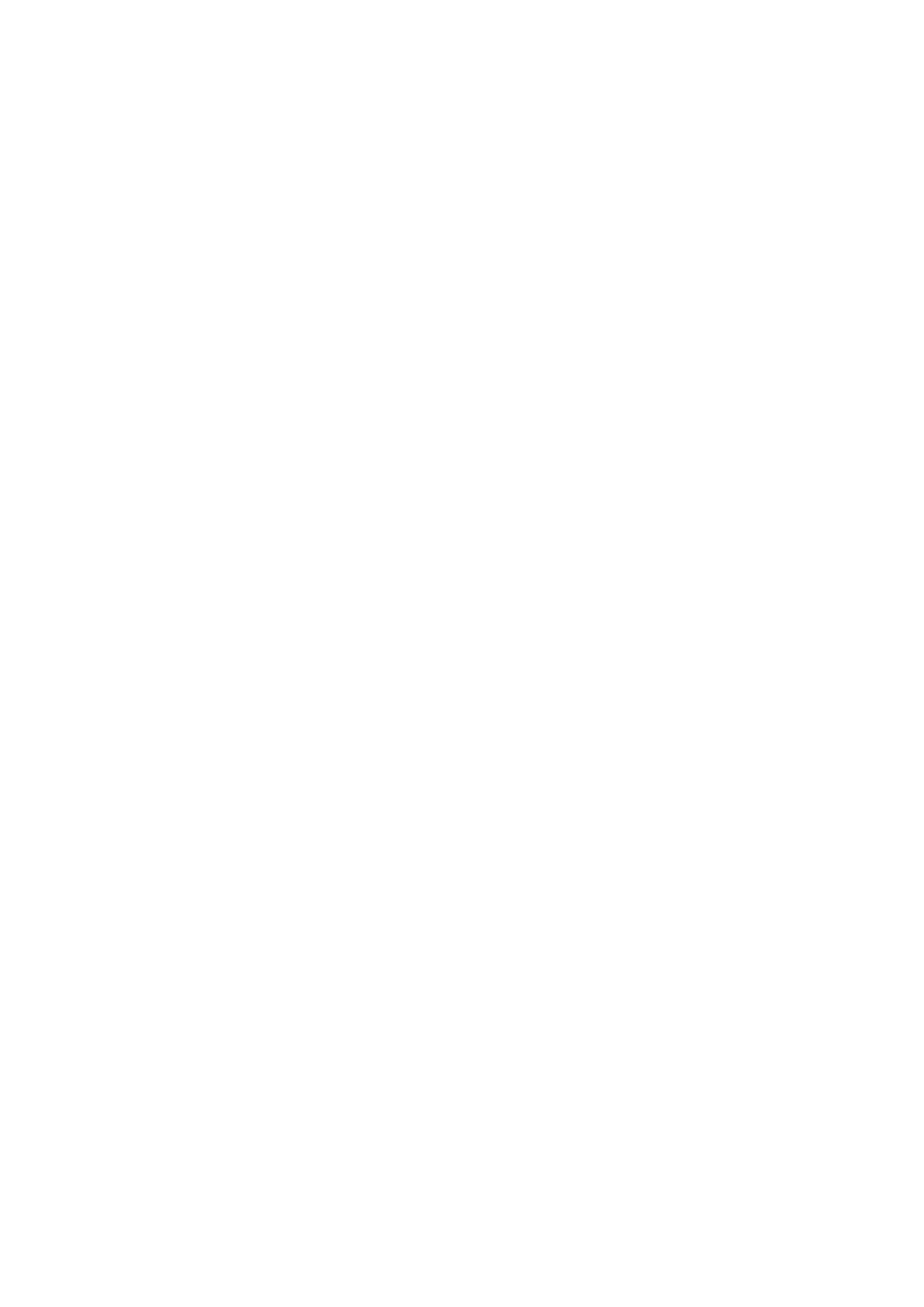**12. Officers' reports**

<span id="page-17-0"></span>**CM.031/22 Climate Action Plan 2022-2032**

| Distribution:  | <b>Public</b>                                                  |
|----------------|----------------------------------------------------------------|
| Manager:       | <b>Hjalmar Philipp, Director Operations and Infrastructure</b> |
| <b>Author:</b> | Kirsten Reedy, Coordinator Environment                         |
|                | <b>Lisa Pittle, Manager Environment</b>                        |

#### **Summary**

This report presents the Climate Action Plan 2022-2032 (**Attachment 1)** for Councillor consideration for endorsement.

It includes an acknowledgement of climate emergency, targets and eight focus areas for climate action.

Supporting information regarding community feedback on the draft and how this has been considered is provided in **Attachments 2** and **3**.

A 'Year 1 Implementation Plan' is scheduled to be presented to Council for endorsement at the June 2022 Council meeting. It will detail Council's climate-action initiatives for 2022-23.

#### **Recommendation**

**That** Council:

1. Endorses an acknowledgement of climate emergency.

*"As a Green Wedge Shire, Nillumbik Shire Council is acutely aware of the multiple threats facing all communities and ecosystems as a result of climate change. This requires urgent action by all levels of government, including local government.*

*Council therefore acknowledges a climate emergency, commits to a climate emergency response, and will proactively integrate climate change mitigation and adaptation into all Council actions."*

- 2. Endorses the Climate Action Plan 2022-2032 (**Attachment 1**).
- 3. Receives a Year 1 Climate-Action Implementation Plan (2022/23) for endorsement at the June 2022 Council meeting.
- 4. Receives an annual update on the implementation of the Climate Action Plan 2022 - 2032, and that a summary be provided to the community on Council's website and in Council's Annual Report.

### **Motion MOVED: Cr Geoff Paine**

### **SECONDED: Cr Ben Ramcharan**

**That** Council:

1. Endorses a **declaration** of climate emergency.

"As a Green Wedge Shire, Nillumbik Shire Council is acutely aware of the multiple threats facing all communities and ecosystems as a result of climate change. This requires urgent action by all levels of government, including local government.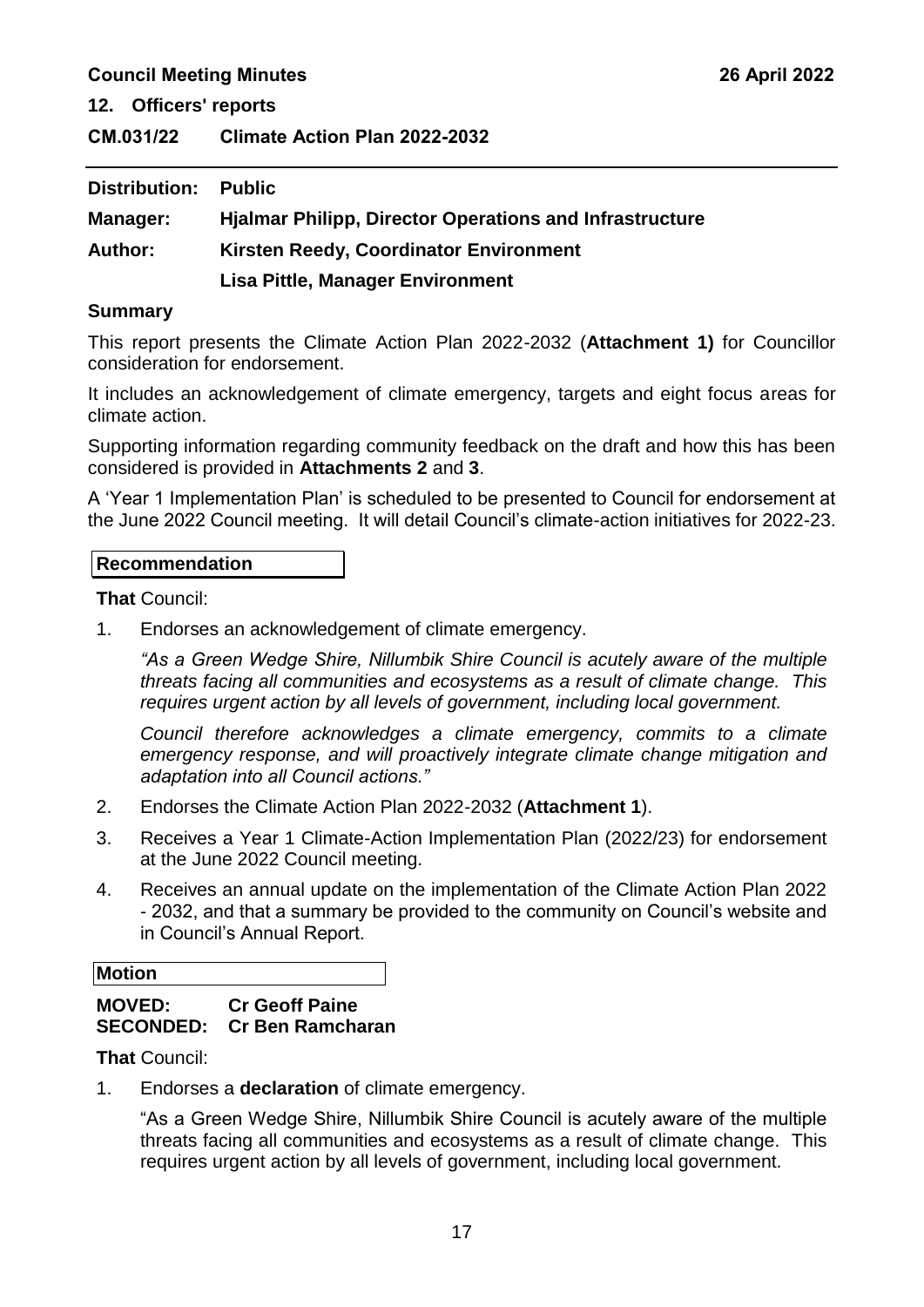#### **12. Officers' reports**

#### **CM.031/22 Climate Action Plan 2022-2032**

Council therefore **declares** a climate emergency, commits to a climate emergency response, and will proactively integrate climate change mitigation and adaptation into all Council actions."

- 2. Endorses the Climate Action Plan 2022-2032 (**Attachment 1**) **and any mention of acknowledge be amended to declare in the Attachment**.
- 3. Receives a Year 1 Climate-Action Implementation Plan (2022/23) for endorsement at the June 2022 Council meeting.
- 4. Receives an annual update on the implementation of the Climate Action Plan 2022 - 2032, and that a summary be provided to the community on Council's website and in Council's Annual Report.

#### **Amendment**

#### **MOVED: Cr Natalie Duffy SECONDED:**

**That** Council:

1. Endorses a **declaration** of climate emergency.

"As a Green Wedge Shire, Nillumbik Shire Council is acutely aware of the multiple threats facing all communities and ecosystems as a result of climate change. This requires urgent action by all levels of government, including local government.

Council therefore **declares** a climate emergency, commits to a climate emergency response, and will proactively integrate climate change mitigation and adaptation into all Council actions."

- 2. **Endorses a Council emissions target of net zero by 2030 and a Community emissions target of net zero by 2030.**
- 3. Endorses the Climate Action Plan 2022-2032 (**Attachment 1**) **with the amended community target of 2030 instead of 2035 and any mention of acknowledge be amended to declare in the Attachment**.
- 4. Receives a Year 1 Climate-Action Implementation Plan (2022/23) for endorsement at the June 2022 Council meeting.
- 5. Receives an annual update on the implementation of the Climate Action Plan 2022 - 2032, and that a summary be provided to the community on Council's website and in Council's Annual Report.

THE AMENDMENT LAPSED FOR WANT OF A SECONDER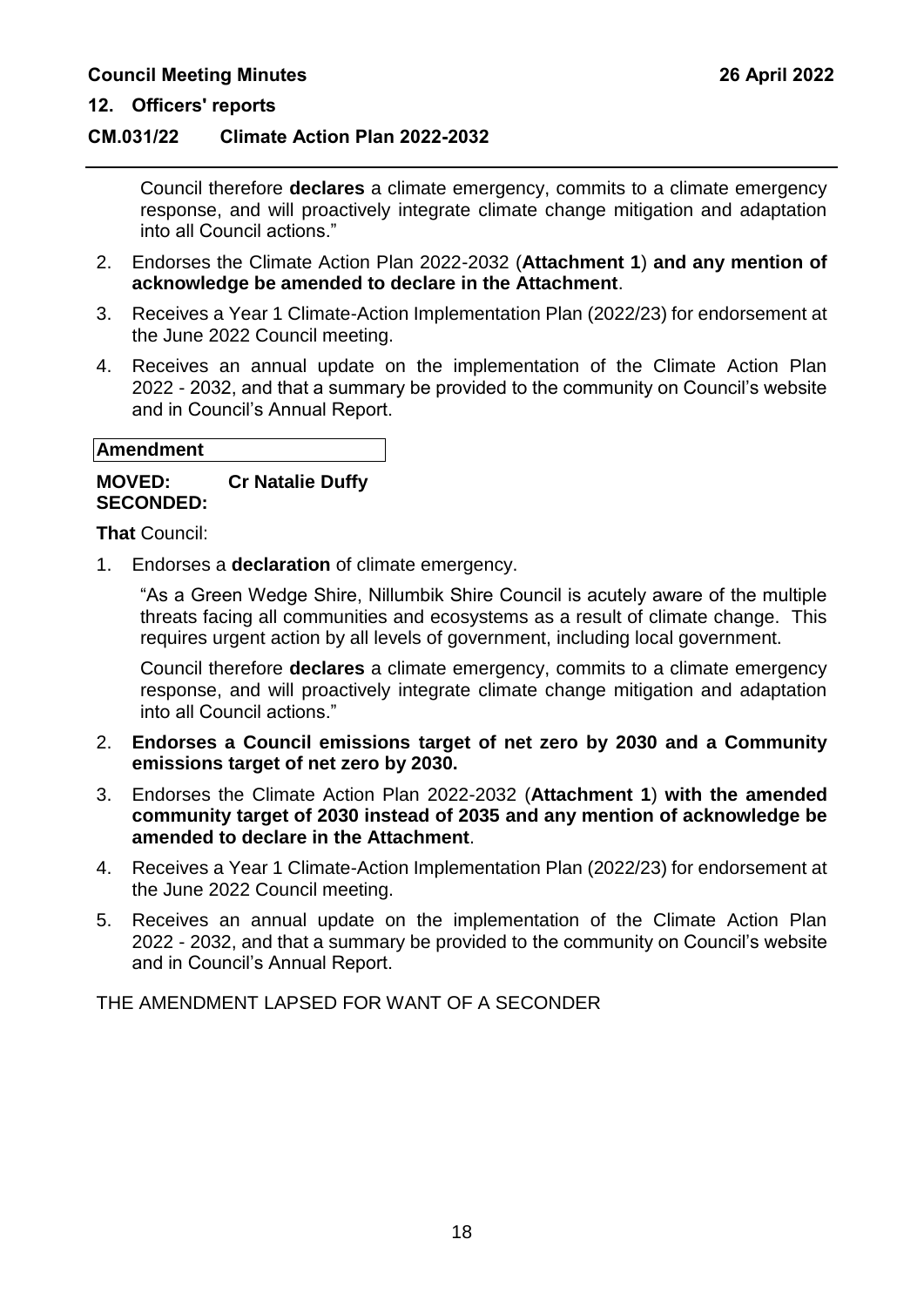### **12. Officers' reports**

### **CM.031/22 Climate Action Plan 2022-2032**

#### **Motion**

### **MOVED: Cr Geoff Paine SECONDED: Cr Ben Ramcharan**

**That** Council:

1. Endorses a **declaration** of climate emergency.

"As a Green Wedge Shire, Nillumbik Shire Council is acutely aware of the multiple threats facing all communities and ecosystems as a result of climate change. This requires urgent action by all levels of government, including local government.

Council therefore **declares** a climate emergency, commits to a climate emergency response, and will proactively integrate climate change mitigation and adaptation into all Council actions."

- 2. Endorses the Climate Action Plan 2022-2032 (**Attachment 1**) **and any mention of acknowledge be amended to declare in the Attachment**.
- 3. Receives a Year 1 Climate-Action Implementation Plan (2022/23) for endorsement at the June 2022 Council meeting.
- 4. Receives an annual update on the implementation of the Climate Action Plan 2022 - 2032, and that a summary be provided to the community on Council's website and in Council's Annual Report.

THE MOTION WAS PUT TO THE VOTE AND CARRIED AND BECAME THE COUNCIL RESOLUTION AS FOLLOWS:

**Council Resolution**

### **MOVED: Cr Geoff Paine SECONDED: Cr Ben Ramcharan**

**That** Council:

1. Endorses a declaration of climate emergency.

"As a Green Wedge Shire, Nillumbik Shire Council is acutely aware of the multiple threats facing all communities and ecosystems as a result of climate change. This requires urgent action by all levels of government, including local government.

Council therefore declares a climate emergency, commits to a climate emergency response, and will proactively integrate climate change mitigation and adaptation into all Council actions."

- 2. Endorses the Climate Action Plan 2022-2032 (**Attachment 1**) and any mention of acknowledge be amended to declare in the Attachment.
- 3. Receives a Year 1 Climate-Action Implementation Plan (2022/23) for endorsement at the June 2022 Council meeting.
- 4. Receives an annual update on the implementation of the Climate Action Plan 2022 - 2032, and that a summary be provided to the community on Council's website and in Council's Annual Report.

**CARRIED**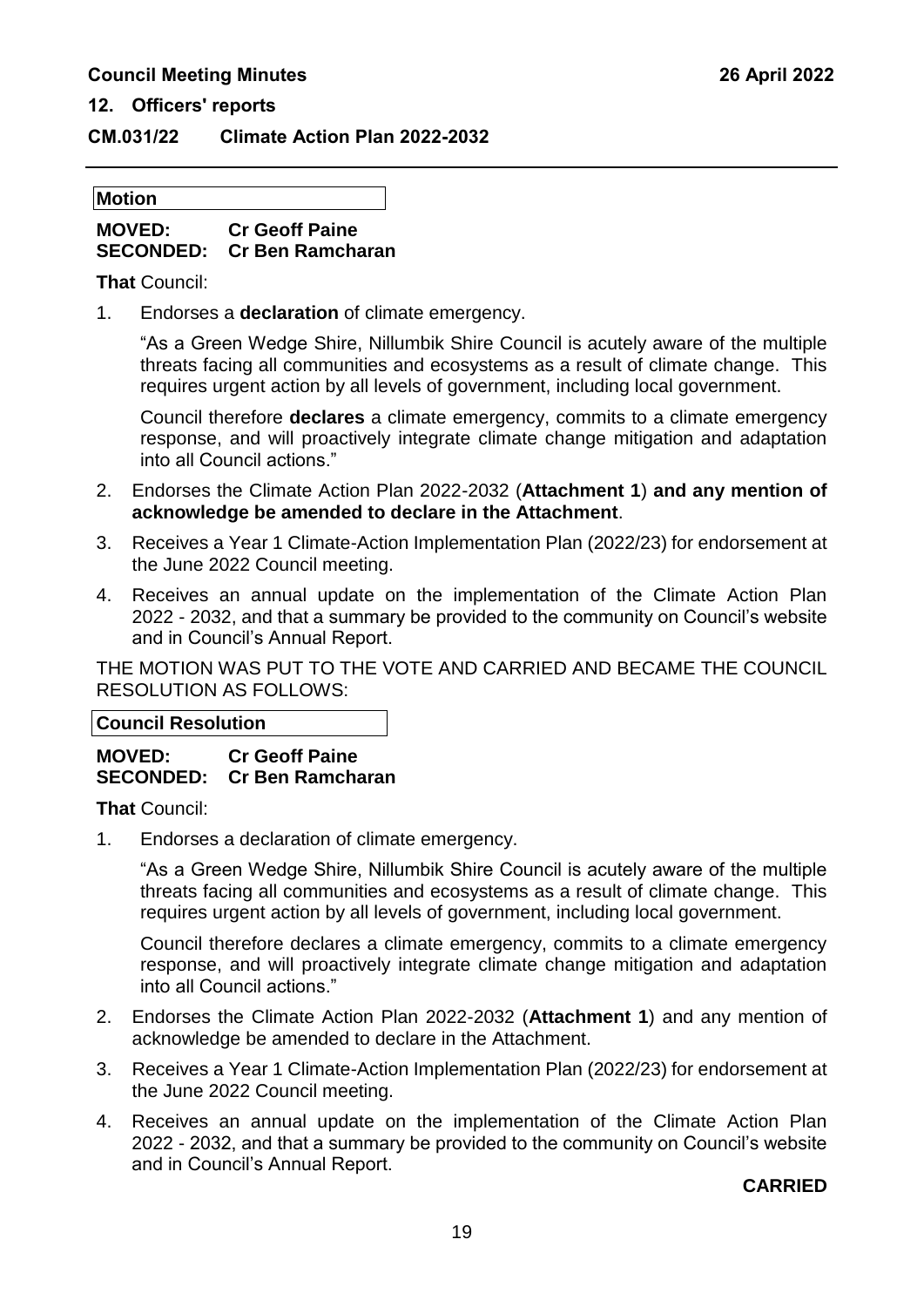**12. Officers' reports**

### **CM.031/22 Climate Action Plan 2022-2032**

*Cr Ben Ramcharan called for a division*

*For: Crs Natalie Duffy, Karen Egan, Frances Eyre, Geoff Paine, Peter Perkins, Ben Ramcharan*

*Against: Cr Richard Stockman*

*The Motion was Carried*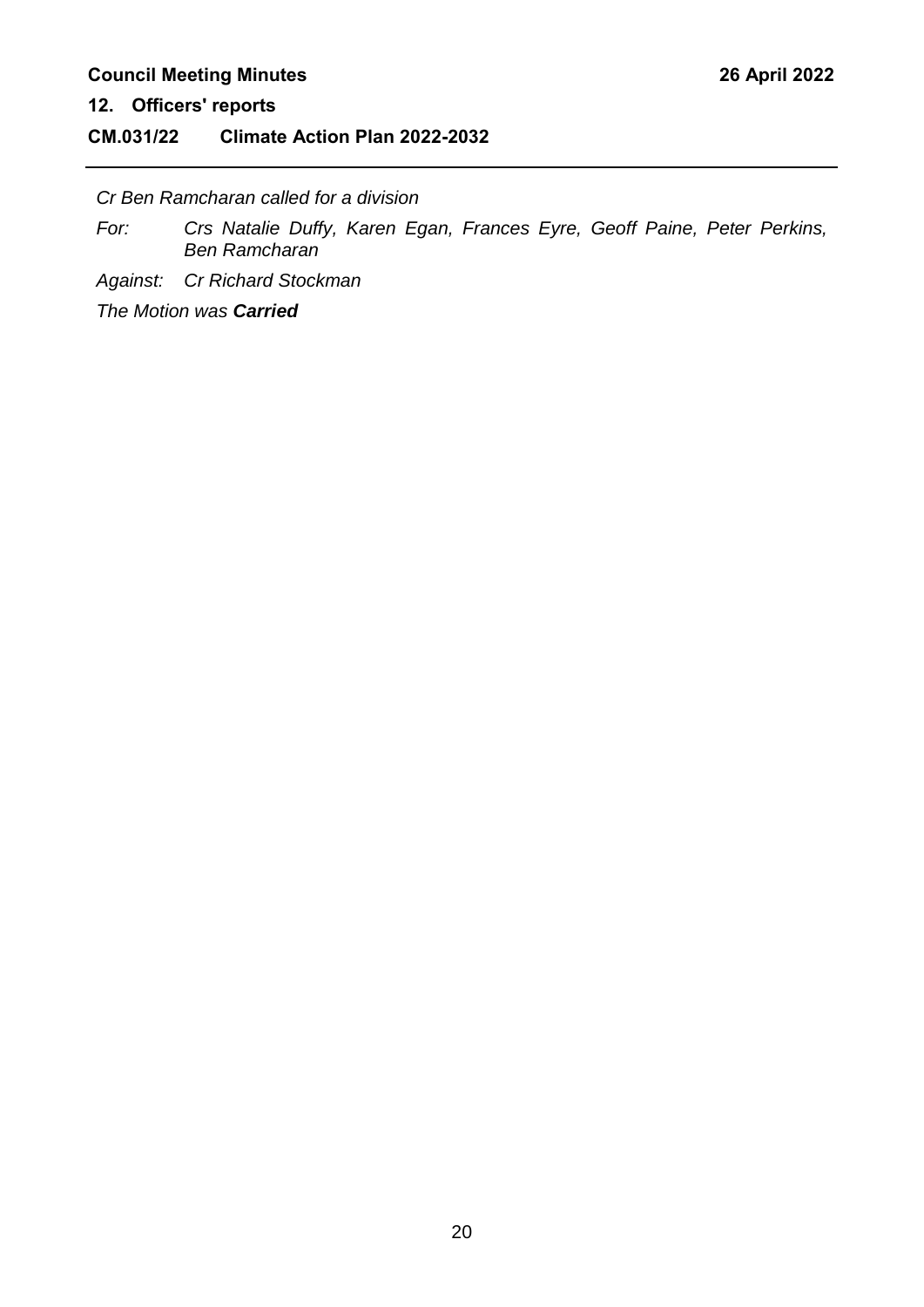**12. Officers' reports**

<span id="page-21-0"></span>

| CM.032/22 |                    |  |  | Health and Wellbeing Advisory Committee Community Member |  |
|-----------|--------------------|--|--|----------------------------------------------------------|--|
|           | <b>Recruitment</b> |  |  |                                                          |  |

| Distribution:  | <b>Public</b>                                                  |
|----------------|----------------------------------------------------------------|
| Manager:       | <b>Corrienne Nichols, Executive Manager Community Services</b> |
| <b>Author:</b> | <b>Nichole Johnson, Manager Community Partnerships</b>         |
| <b>Summary</b> |                                                                |

The endorsed Terms of Reference **(Attachment 1)** for the Health and Wellbeing Advisory Committee (the Committee) outlines that membership will consist of up to six community members to the Committee for a two-year term until April 2024.

Recruitment for community nominees for the Committee opened Thursday 28 February 2022 and closed Sunday 20 March 2022. A total of three applications were received and assessed against the selection criteria by an internal assessment panel.

This report seeks Council endorsement for three community member nominees for membership of the Health and Wellbeing Committee.

#### **Recommendation**

#### **MOVED: Cr Richard Stockman SECONDED: Cr Natalie Duffy**

**That** Council:

- 1. Endorses the three recommended applicants listed onto the Nillumbik Health and Wellbeing Advisory Committee (see **Attachment 2**):
	- (a) Applicant 1 **Fig. 1**  $\blacksquare$  for their role as a Nillumbik Health and Wellbeing Advisory Committee member.
	- (b) Applicant 2 **Example 2 b** for their role as a Nillumbik Health and Wellbeing Advisory Committee member.
	- (c) Applicant 3 \_\_\_\_\_\_\_\_\_\_\_\_\_ for their role as a Nillumbik Health and Wellbeing Advisory Committee member.
- 2. Acknowledges and thanks all community members who submitted applications to the Health and Wellbeing Advisory Committee.
- 3. Resolves that the Panel Assessment **(Attachment 2)** to remain confidential on the grounds specified in the definition of confidential information in section 3(1)(f) of the *Local Government Act 2020*.

**Motion**

### **MOVED: Cr Richard Stockman SECONDED: Cr Natalie Duffy**

**That** Council:

1. Endorses the three recommended applicants listed onto the Nillumbik Health and Wellbeing Advisory Committee (see **Attachment 2**):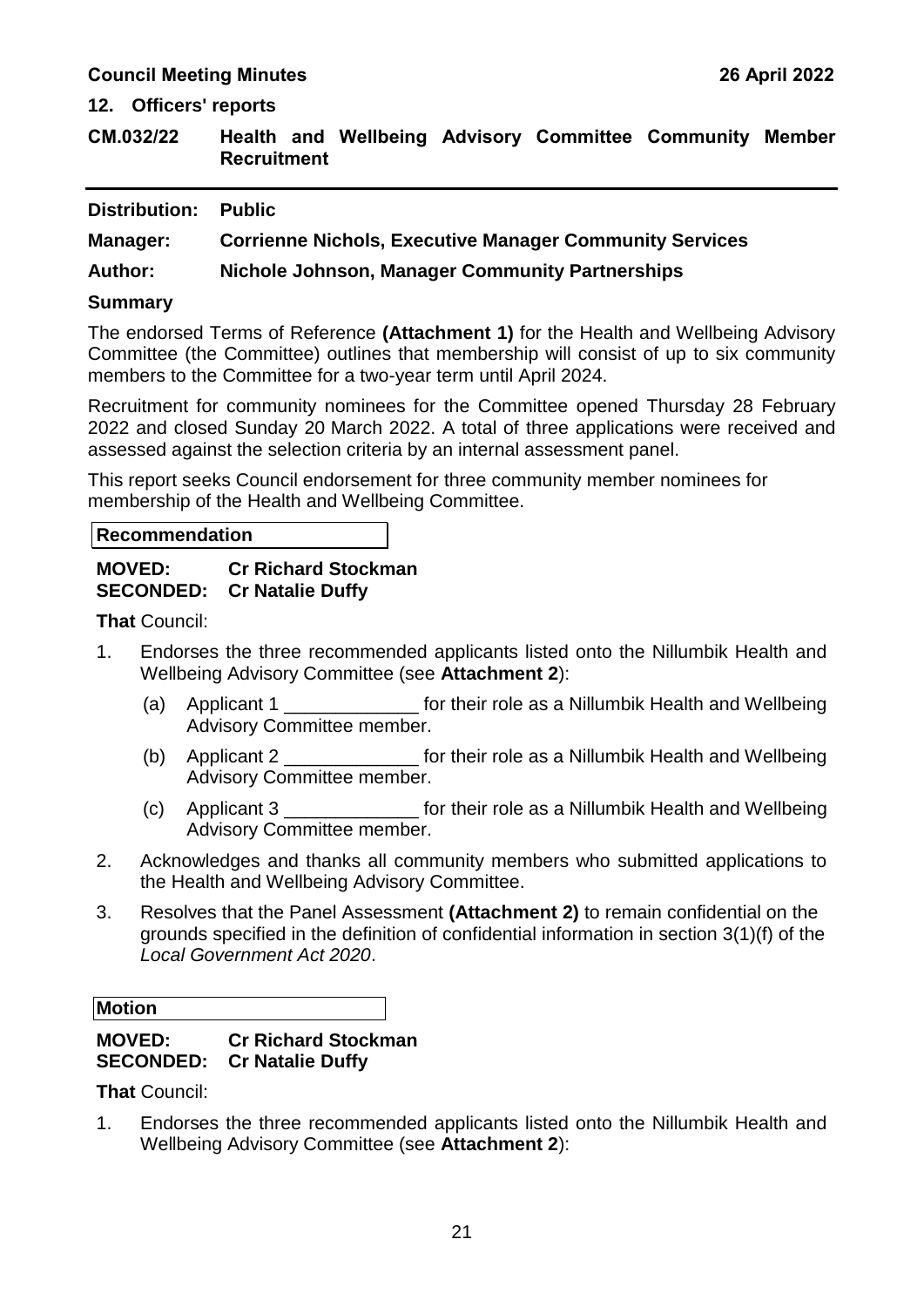#### **12. Officers' reports**

### **CM.032/22 Health and Wellbeing Advisory Committee Community Member Recruitment**

- (a) Applicant 1 \_\_\_\_\_\_\_\_\_\_\_\_\_\_\_\_ for their role as a Nillumbik Health and Wellbeing Advisory Committee member.
- (b) Applicant 2 \_\_\_\_\_\_\_\_\_\_\_\_\_ for their role as a Nillumbik Health and Wellbeing Advisory Committee member.
- (c) Applicant 3 \_\_\_\_\_\_\_\_\_\_\_\_\_ for their role as a Nillumbik Health and Wellbeing Advisory Committee member.
- 2. Acknowledges and thanks all community members who submitted applications to the Health and Wellbeing Advisory Committee.
- 3. Resolves that the Panel Assessment **(Attachment 2)** to remain confidential on the grounds specified in the definition of confidential information in section 3(1)(f) of the *Local Government Act 2020*.

#### 4. **Resolves that the successful applicants be named.**

| <b>Council Resolution</b> |
|---------------------------|
|                           |

#### **MOVED: Cr Richard Stockman SECONDED: Cr Natalie Duffy**

**That** Council:

- 1. Endorses the three recommended applicants listed onto the Nillumbik Health and Wellbeing Advisory Committee (see **Attachment 2**):
	- (a) Applicant 1 Deanna Finn for their role as a Nillumbik Health and Wellbeing Advisory Committee member.
	- (b) Applicant 2 Ann Hutchinson for their role as a Nillumbik Health and Wellbeing Advisory Committee member.
	- (c) Applicant 3 Jules Jay for their role as a Nillumbik Health and Wellbeing Advisory Committee member.
- 2. Acknowledges and thanks all community members who submitted applications to the Health and Wellbeing Advisory Committee.
- 3. Resolves that the Panel Assessment **(Attachment 2)** to remain confidential on the grounds specified in the definition of confidential information in section 3(1)(f) of the *Local Government Act 2020*.
- 4. Resolves that the successful applicants be named.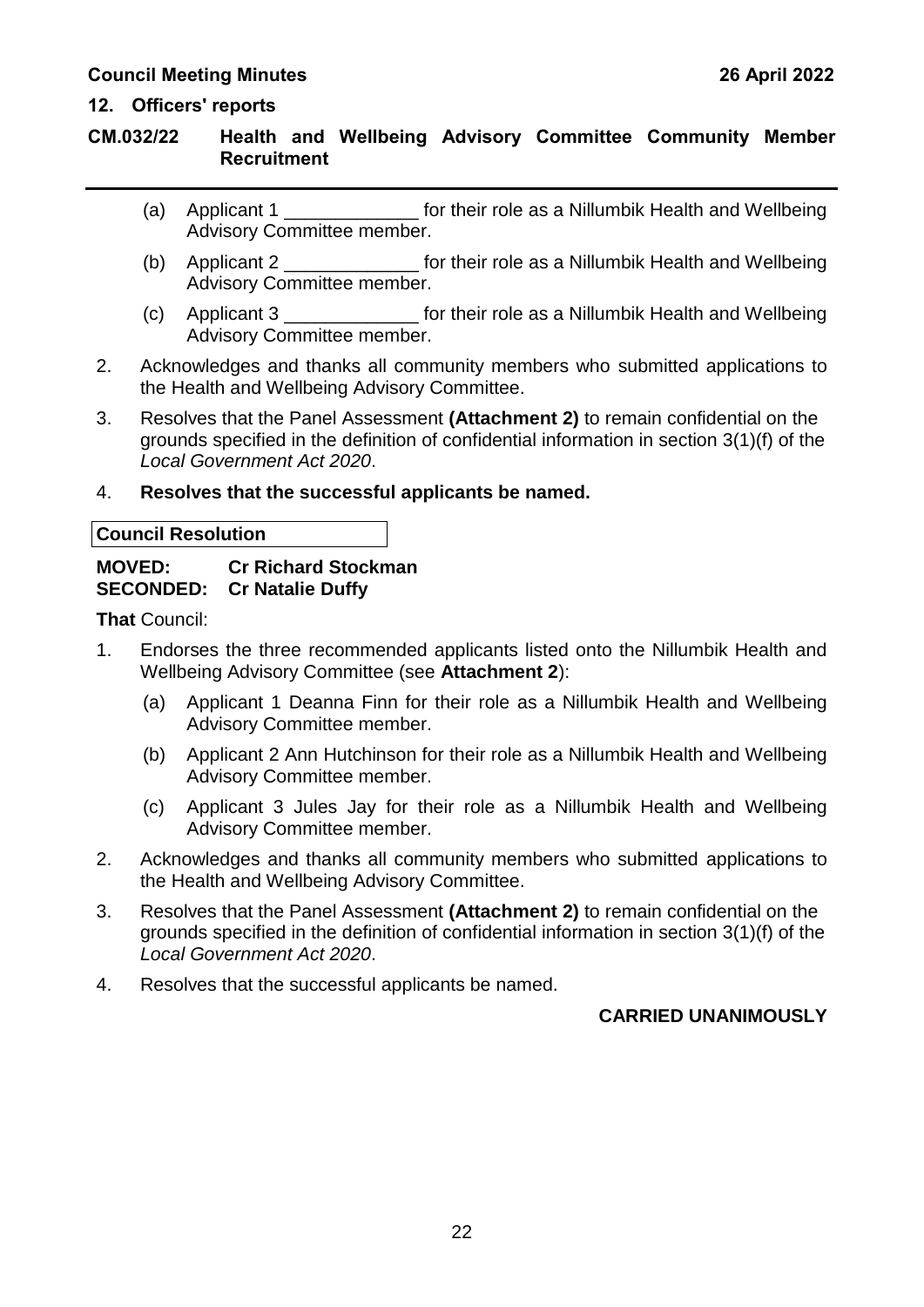#### **12. Officers' reports**

<span id="page-23-0"></span>**CM.033/22 Draft Arts and Culture Strategy 2022-2026 - Endorsement of Community Engagement Phase**

| Distribution:  | <b>Public</b>                                                  |
|----------------|----------------------------------------------------------------|
| Manager:       | <b>Corrienne Nichols, Executive Manager Community Services</b> |
| <b>Author:</b> | Nichole Johnson, Manager Community Partnerships                |
| <b>Summary</b> |                                                                |

This report presents the Draft Arts and Culture Strategy 2022-2026 (the Strategy) **(Attachment 1)**. The Draft Strategy has been informed by the *Council Vision*, *Council Plan 2021-2025* and the *What We Know: Arts and Culture Strategy 2022-2026 Community Consultation Summary Report* **(Attachment 2)** along with additional arts and culture sector reports and data from State, National and International bodies.

The Draft Strategy sets out a four-year strategic commitment to guide Council in the support and development of arts and culture in Nillumbik Shire. The Strategy identifies four goals and responds directly to the strategic themes and objectives of the Council Plan 2021-2025 in line with community needs and aspirations.

The Draft Strategy is presented for Council endorsement to proceed to public exhibition for community feedback prior to finalisation and endorsement.

### **MOVED: Cr Geoff Paine SECONDED: Cr Peter Perkins**

**That** Council:

- 1. Endorses the Draft Arts and Culture Strategy 2022-2026 **(Attachment 1)** for the purposes of public exhibition and community feedback.
- 2. Invites written submissions on the Draft Arts and Culture Strategy to Council by 22 May 2022.
- 3. Considers public submissions at the Planning and Consultation Committee meeting to be held on 12 July 2022.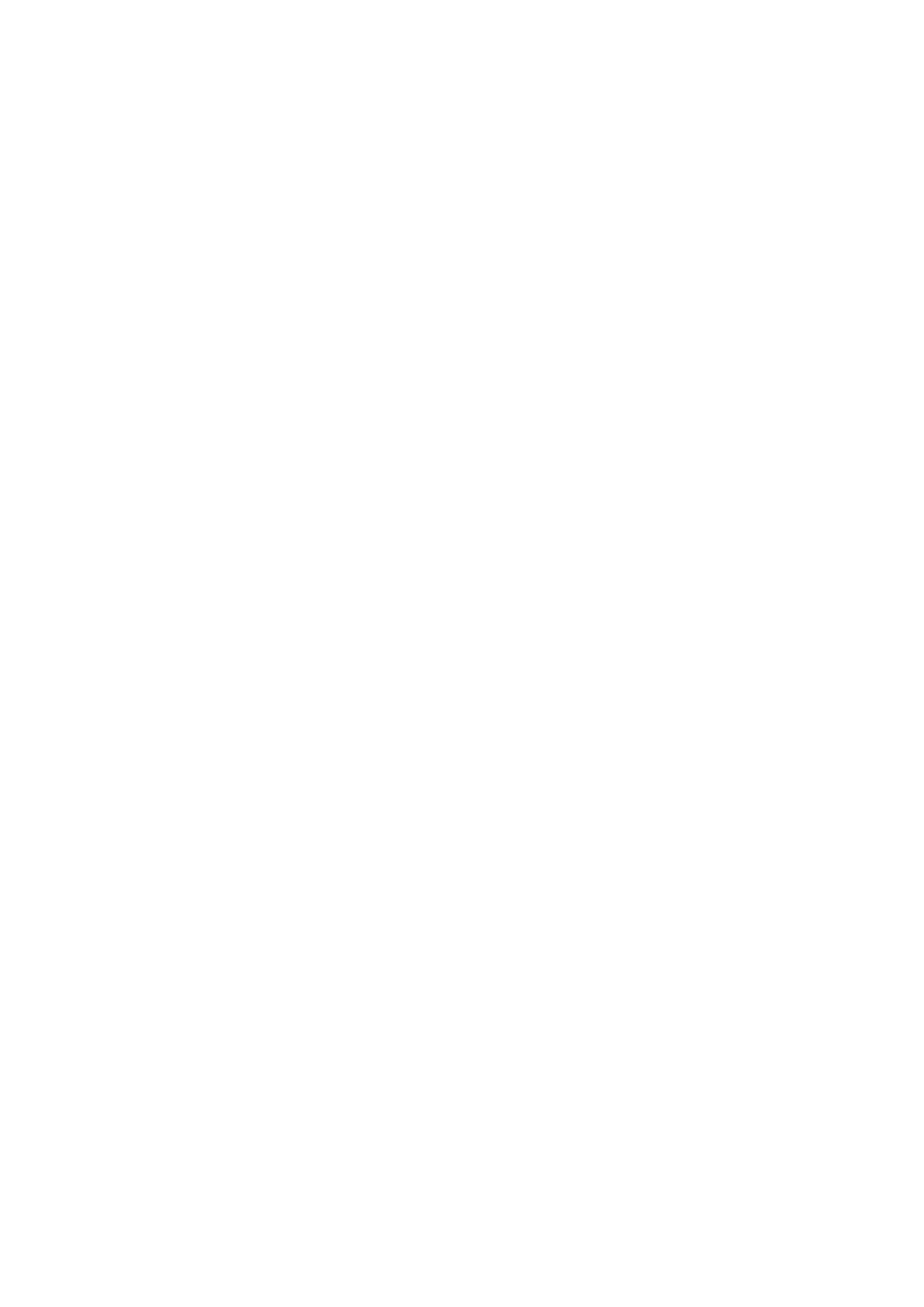**12. Officers' reports**

<span id="page-25-0"></span>

| CM.034/22 |  | Planning Scheme Amendment C142nill - Applying the Heritage |  |  |  |
|-----------|--|------------------------------------------------------------|--|--|--|
|           |  | Overlay on a permanent basis to 50 Oatland Road, Plenty    |  |  |  |

| Distribution:   | <b>Public</b>                                                   |
|-----------------|-----------------------------------------------------------------|
| <b>Manager:</b> | Rosa Zouzoulas, Executive Manager Planning and Community Safety |
| <b>Author:</b>  | Julie Paget, Strategic Planner                                  |
|                 | Leigh Northwood, Strategic Planning Lead                        |

#### **Summary**

The purpose of this report is to update Council in regard to the outcomes of exhibition of Amendment C142nill (the Amendment) and to provide an officer recommendation based on the outcomes of such exhibition in meeting the requirements of consideration required by Council in accordance with Section 22 of *the Planning and Environment Act 1987* (the Act).

The Amendment was placed on exhibition pursuant to the requirements of the Act, from 27 January 2022 to 02 March 2022. Council received twenty-eight (28) submissions in total, all objecting.

Submitters were invited to attend the 12 April 2022 Planning & Consultative Committee Meeting (PCC) to speak to their submissions.

Where a submission raises an issue with regard to the proposed amendment that cannot be resolved, the Act sets out the process for the Amendment. In accordance with Section 22 of the Act, Council must consider all submissions received. Section 23 of the Act, requires that Responsible Authority after considering submissions, must:

- a. change the Amendment in the manner requested; or
- b. refer the submission to an independent planning panel appointed under Part 8 of the Act by the Minister for Planning; or
- c. abandon the amendment or part of the amendment.

This report will recommend that Council resolve to refer the unresolved submissions to an independent Planning Panel and ask the Minister for Planning to appoint the Panel in accordance with Part 8 of the Act. This will allow third party review of the Amendment and allow submitters to address the Panel.

Subject to the Panel hearing, a Panel report and recommendations will be given to Council, and at a future Council Briefing Council can consider the Panel's recommendations, and can still resolve to adopt, adopt with changes or abandon at a subsequent Council meeting prior to any request to the Minister to consider and approve the Amendment.

### **Recommendation**

**That** Council:

- 1. Notes the submissions to Amendment C142nill to the Nillumbik Planning Scheme.
- 2. Requests the Minister for Planning appoint an independent planning panel to consider Amendment C142nill pursuant to Section 23(1)(b) of the *Planning and Environment Act 1987.*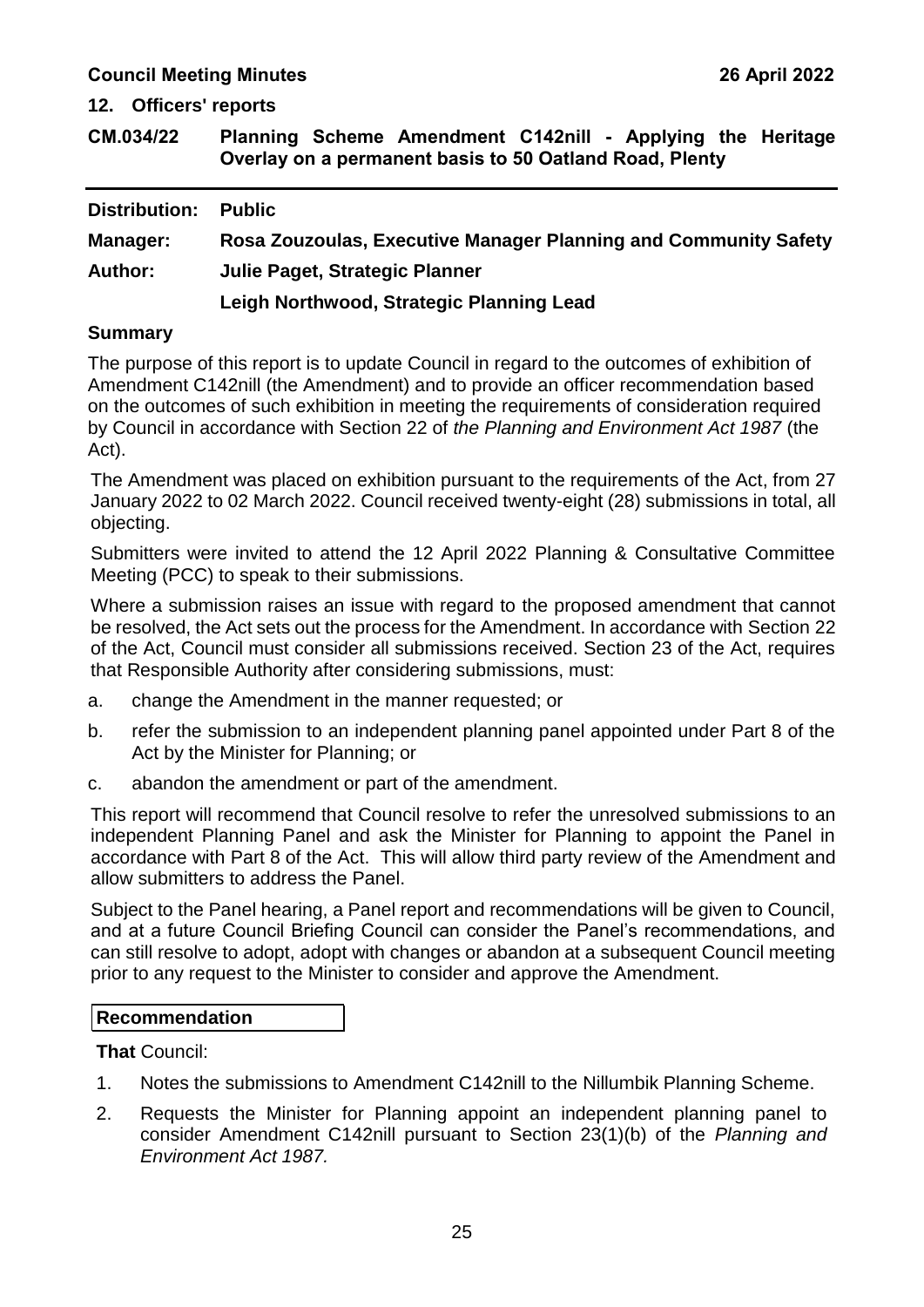### **12. Officers' reports**

### **CM.034/22 Planning Scheme Amendment C142nill - Applying the Heritage Overlay on a permanent basis to 50 Oatland Road, Plenty**

- 3. Requests that Officers notify submitters to Amendment C142nill of the Committee's resolution and update Participate Nillumbik accordingly with next steps in the Amendment process.
- 4. Brings the C142nill Panel report as an outcome of the Panel Hearing (once available) to a future Council briefing for Council consideration.

| <b>Motion</b> |  |  |
|---------------|--|--|
|               |  |  |

#### **MOVED: Cr Richard Stockman SECONDED: Cr Natalie Duffy**

**That** Council:

- 1. Resolves to abandon Amendment C142nill pursuant to Section 23 1)c) of the Planning and Environment Act 1987.
- 2. Pursuant to Section 28 (1) of the Planning and Environment Act 1987 resolves to write to the Minister for Planning to advise of its resolution.
- 3. Requests that Officers notify submitters to Amendment C142nill of Council's resolution and updates Participate Nillumbik with the decision accordingly as required by Section 28 (2)(3) and (4) of the Planning and Environment Act 1987.
- 4. Resolves to request the Minister for Planning to undertake a Planning Scheme Amendment pursuant to Section 20(4) of the Planning and Environment Act 1987 to remove interim HO272 from the Schedule to the Heritage Overlay and Maps of the Nillumbik Planning Scheme which the Minister for Planning introduced through Amendment C141 to the Nillumbik Planning Scheme to reflect Council's resolutions above.

THE MOTION WAS PUT TO THE VOTE AND WAS LOST

*Cr Natalie Duffy called for a division*

*For: Crs Natalie Duffy, Karen Egan, Richard Stockman*

*Against: Crs Frances Eyre, Geoff Paine, Peter Perkins, and Ben Ramcharan*

*The Motion was Lost*

**Motion**

### **MOVED: Cr Peter Perkins SECONDED: Cr Geoff Paine**

**That** Council:

- 1. Notes the submissions to Amendment C142nill to the Nillumbik Planning Scheme.
- 2. Requests the Minister for Planning appoint an independent planning panel to consider Amendment C142nill pursuant to Section 23(1)(b) of the *Planning and Environment Act 1987.*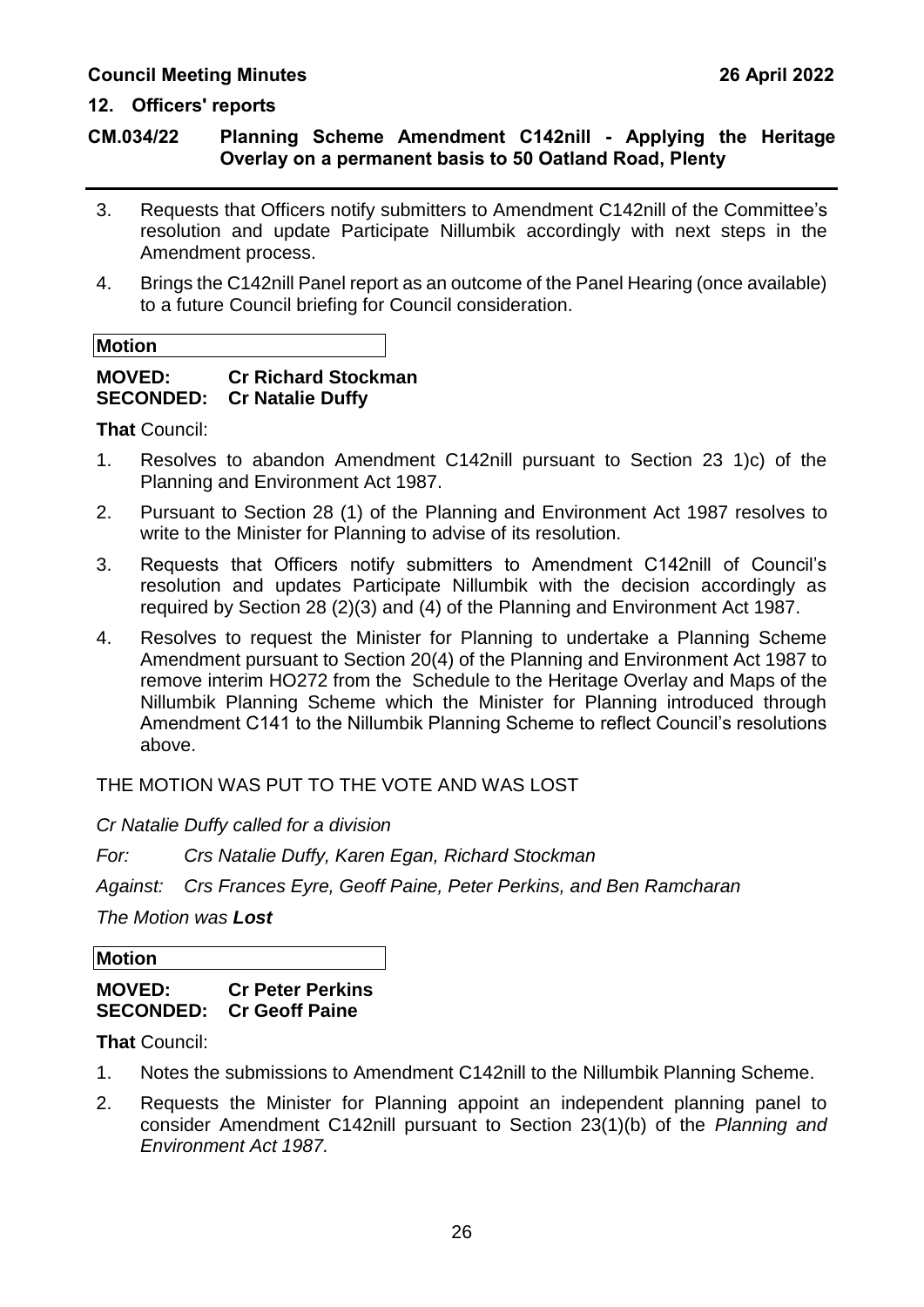#### **12. Officers' reports**

### **CM.034/22 Planning Scheme Amendment C142nill - Applying the Heritage Overlay on a permanent basis to 50 Oatland Road, Plenty**

- 3. Requests that Officers notify submitters to Amendment C142nill of Council's resolution and update Participate Nillumbik accordingly with next steps in the Amendment process.
- 4. Brings the C142nill Panel report as an outcome of the Panel Hearing (once available) to a future Council Meeting for Council consideration.

THE MOTION WAS PUT TO THE VOTE AND CARRIED AND BECAME THE COUNCIL RESOLUTION AS FOLLOWS:

#### **Council Resolution**

### **MOVED: Cr Peter Perkins SECONDED: Cr Geoff Paine**

**That** Council:

- 1. Notes the submissions to Amendment C142nill to the Nillumbik Planning Scheme.
- 2. Requests the Minister for Planning appoint an independent planning panel to consider Amendment C142nill pursuant to Section 23(1)(b) of the *Planning and Environment Act 1987.*
- 3. Requests that Officers notify submitters to Amendment C142nill of the Council's resolution and update Participate Nillumbik accordingly with next steps in the Amendment process.
- 4. Brings the C142nill Panel report as an outcome of the Panel Hearing (once available) to a future Council Meeting for Council consideration.

### **CARRIED**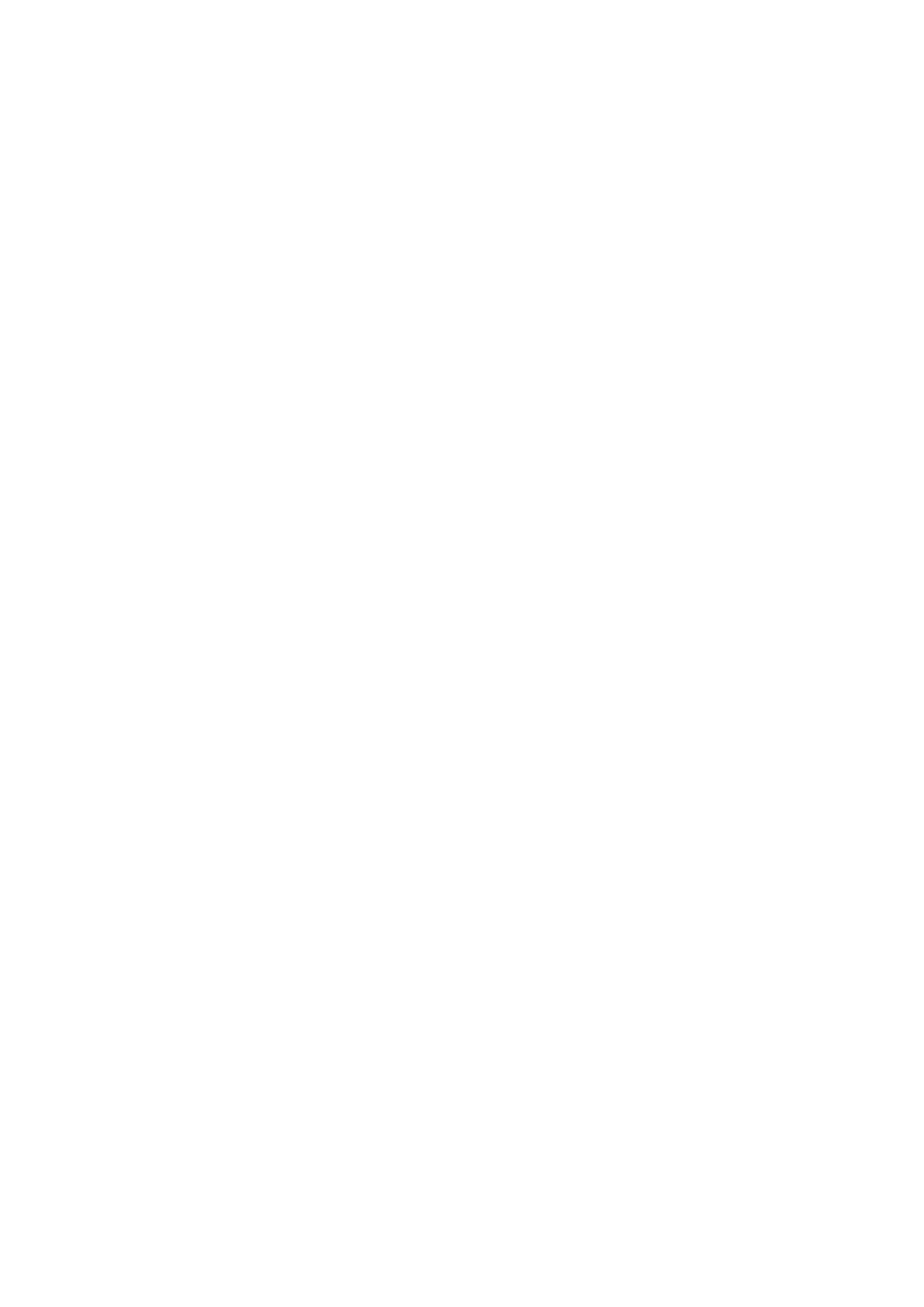**12. Officers' reports**

<span id="page-29-0"></span>**CM.035/22 March Quarter Financial Report**

| <b>Distribution: Public</b> |                                         |
|-----------------------------|-----------------------------------------|
| Manager:                    | Vince Lombardi, Chief Financial Officer |
| <b>Author:</b>              | Melika Sukunda, Finance Manager         |

#### **Summary**

This report outlines Council's financial performance and financial position for the period ended 31 March 2022.

The Income Statement shows an overall favourable year to date (YTD) variance of \$2.24 million representing 8.4 percent of YTD Budget. This reflects the combined result of lower than budgeted operating income of \$393,663 and lower than budgeted operating expenses of \$2.63 million.

Council's overall financial position at the end of this quarter remains sound.

**Council Resolution**

#### **MOVED: Cr Geoff Paine SECONDED: Cr Peter Perkins**

**That** Council receives and notes the Financial Report for the period ended 31 March 2022 (**Attachment 1**).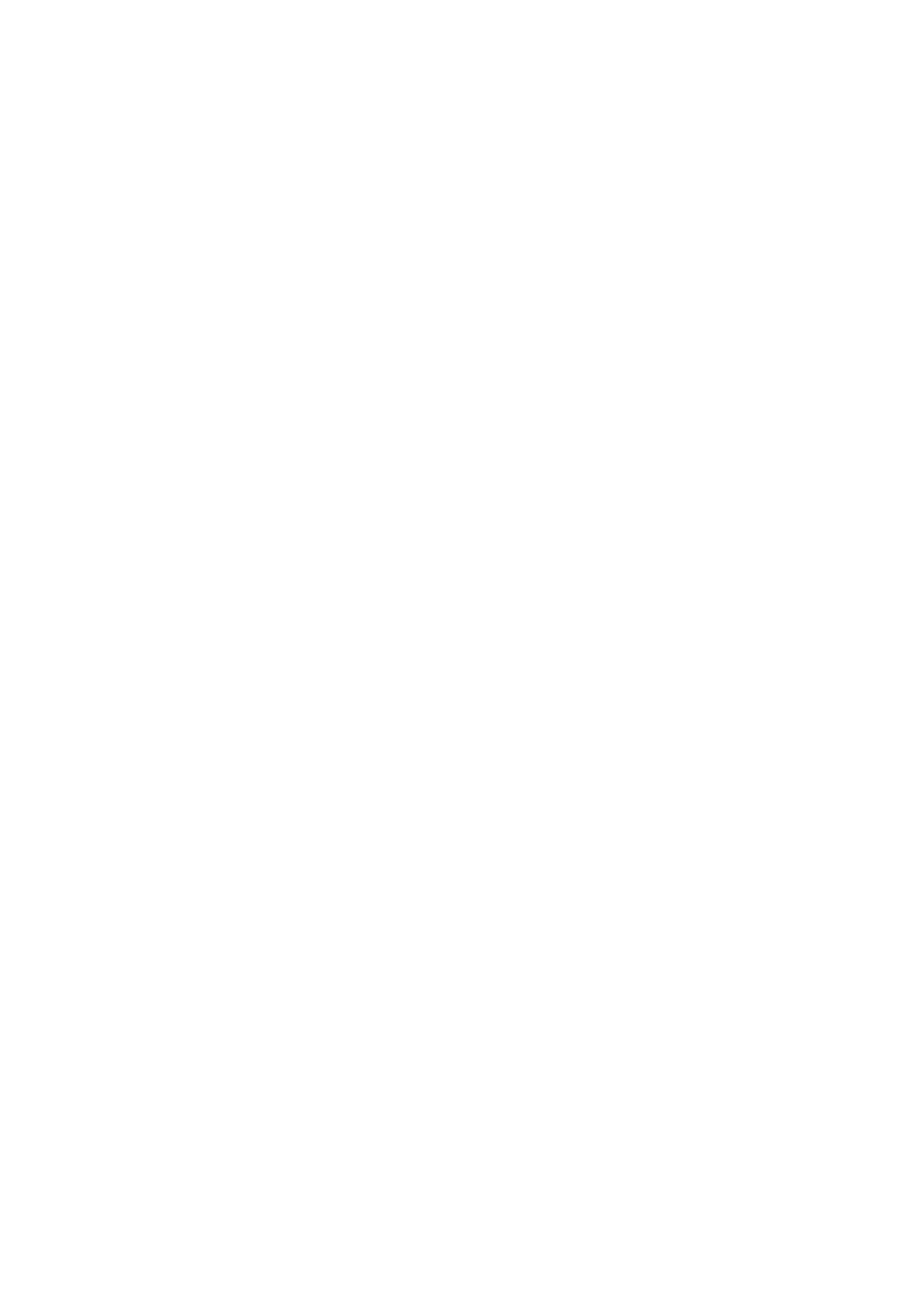**12. Officers' reports**

<span id="page-31-0"></span>**CM.036/22 Local Roads and Community Infrastructure Program - Phase 3**

| File:          | FOL/21/9162                                                    |
|----------------|----------------------------------------------------------------|
| Distribution:  | <b>Public</b>                                                  |
| Manager:       | <b>Hialmar Philipp, Director Operations and Infrastructure</b> |
| <b>Author:</b> | <b>Lawrence Seyers, Lead Transport Planner</b>                 |
| Summary        |                                                                |

### **Summary**

To confirm the proposed works to be funded by the Local Roads and Community Infrastructure Program (Phase 3) prior to submission to the Department of Infrastructure, Transport, Regional Development and Communications for approval.

**Council Resolution**

| <b>MOVED:</b> | <b>Cr Ben Ramcharan</b>           |
|---------------|-----------------------------------|
|               | <b>SECONDED: Cr Peter Perkins</b> |

**That** Council:

- 1. Notes the Local Roads and Community Infrastructure Program (Phase 3) funding allocation of \$1,478,302 (excluding GST).
- 2. Approves the following projects for submission to the Department of Infrastructure, Transport, Regional Development and Communications for approval:
	- a) Trail Upgrades (\$200,000)
	- b) Sports Infrastructure Upgrade (\$100,000)
	- c) Public Open Space Infrastructure (\$100,000)
	- d) Offroad Carparks & Community Facility Accessibility Upgrades (\$100,000)
	- e) BMX Facility (\$650,000)
	- f) Eltham and District Wood Workers Association Kitchen Extension (\$150,000)
	- g) Place Activation Concept (\$30,000)
	- h) Diamond Valley Sports Complex Vegetation Planting (\$38,302)
	- i) Kangaroo Ground War Memorial, Caretaker's Cottage (\$110,000).

### **CARRIED UNANIMOUSLY**

*Leigh Northwood, Strategic Planning Lead left the meeting during discussion of the above item at 9:01pm.*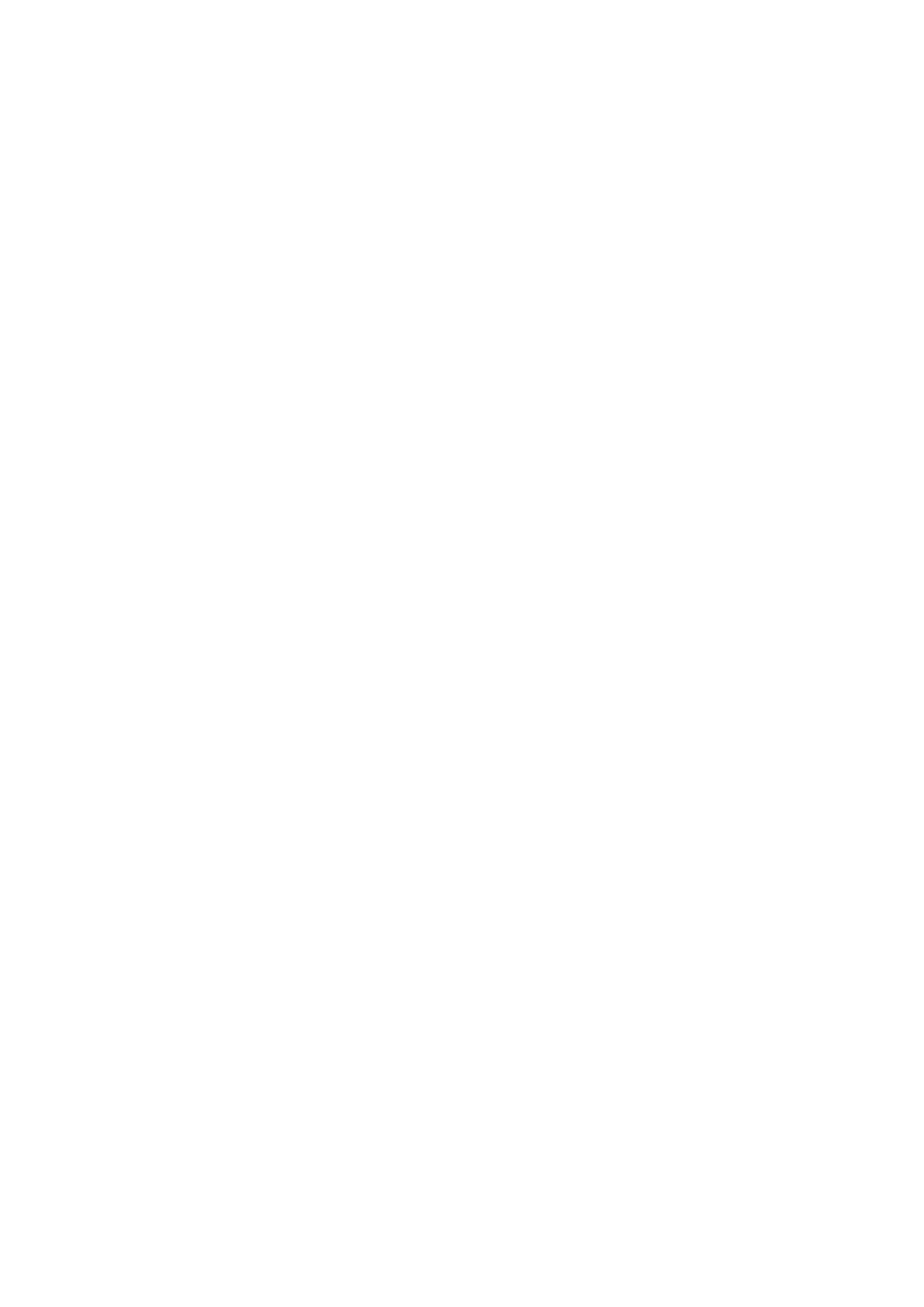**12. Officers' reports**

<span id="page-33-0"></span>

| CM.037/22 | Request for Road Closure for section of Brisbane Street, Eltham |
|-----------|-----------------------------------------------------------------|
|-----------|-----------------------------------------------------------------|

| <b>Distribution: Public</b> |                                                                |
|-----------------------------|----------------------------------------------------------------|
| Manager:                    | <b>Hjalmar Philipp, Director Operations and Infrastructure</b> |
| <b>Author:</b>              | <b>Patrick Wood, Acting Manager Infrastructure</b>             |

#### **Summary**

The Department of Environment, Land, Water and Planning (DELWP) has requested Council consent to close a section of Brisbane Street, Eltham, under section 349 of the *Land Act 1958* (Act). The proposed closure if for a section of road reserve, which does not currently contain a road, approximately 500 square metres in area, located immediately south of the rail corridor, at the northern end of Brisbane Street.

Given the potential for this land as a pedestrian and cycling link, it is recommended that Council does not consent to the closure of this section of Brisbane Street.

#### **Council Resolution**

#### **MOVED: Cr Geoff Paine SECONDED: Cr Peter Perkins**

**That** Council:

- 1. Acknowledges receipt of the request from the Department of Environment, Land, Water and Planning for the closing of a section Brisbane Street, Eltham, being Government Road Section, Brisbane Street, Eltham, Victoria, adjoining:
	- Lot 1 TP80155 2/1 Brisbane Street Eltham 3095 (Certificate of Title Volume 09418, Folio 329) and;
	- Lot 1 TP117317 1/7 Brisbane Street Eltham 3095 (Certificate of Title Volume 09785 Folio 771)
- 2. Requests the Director of Operations and Infrastructure to write to the Department of Land, Environment, Water and Planning to advise that Council does not consent to the closing of this section of road, under section 349 of the *Land Act 1958*.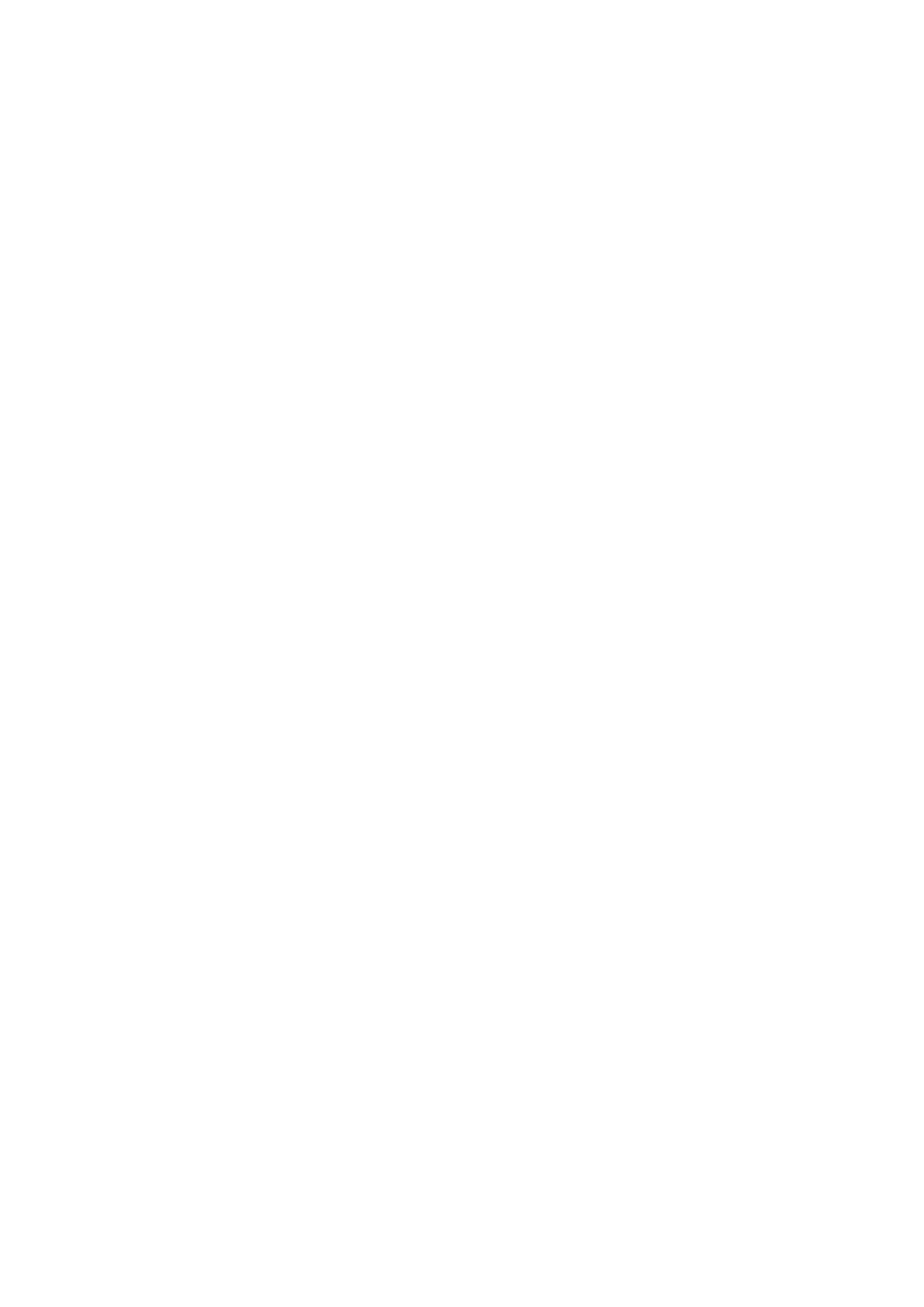**12. Officers' reports**

<span id="page-35-0"></span>**CM.038/22 Media and Civic Representation Protocol**

| File:           | DOC/22/16358                                                                          |
|-----------------|---------------------------------------------------------------------------------------|
| Distribution:   | <b>Public</b>                                                                         |
| <b>Manager:</b> | <b>Blaga Naumoski, Executive Manager Governance, Communications</b><br>and Engagement |
| <b>Author:</b>  | <b>Licardo Prince, Communications and Advocacy Lead</b>                               |

### **Summary**

With the Federal and State elections fast approaching, Council is seeing an increase in media activity, event attendance, announcements, openings and photo opportunities. The current Media and Social Media Protocol adopted in 2017 as part of the broader Good Governance Policy is outdated therefore it is timely that Council look to review and reconfirm Council's protocol on media and council civic representation.

The objective of the protocol is to set clear guidelines for the Council, CEO and employees when dealing with the media and addressing requests on civic representation to ensure a coordinated, accurate and reliable representation.

This report introduces a revised Councillor Media and Civic Representation Protocol (**Attachment 1**), and seeks Council endorsement of the protocol.

**Council Resolution**

**MOVED: Cr Karen Egan SECONDED: Cr Ben Ramcharan** 

**That** Council:

- 1. Endorses the Media and Civic Representation Protocol 2022 (**Attachment 1**); and
- 2. Notes that the Media and Social Media Protocol (Appendix 1) of Council's existing Good Governance Policy 2017 ceases to apply.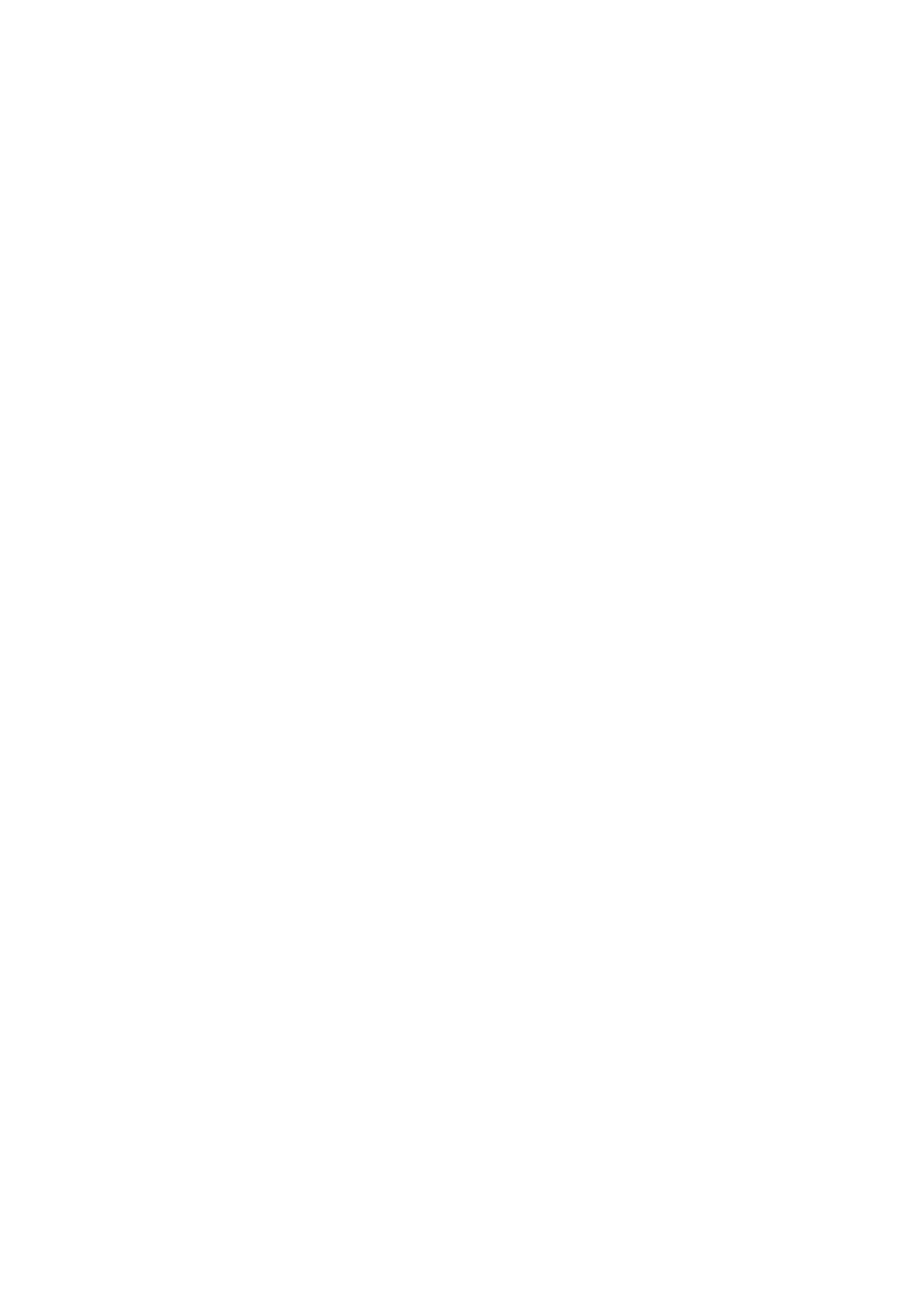### <span id="page-37-0"></span>**CM.039/22 Informal Meetings of Councillors Records - 26 April 2022**

| Distribution: | <b>Public</b>                                                                         |
|---------------|---------------------------------------------------------------------------------------|
| Manager:      | <b>Blaga Naumoski, Executive Manager Governance, Communications</b><br>and Engagement |

**Author: Katia Croce, Governance Lead**

### **Summary**

In accordance with *Item 19 of Council's Governance Rule – Meeting Procedure*, adopted on 25 August 2020, Council is required to report as soon as practicable to a Council Meeting a record of each Informal Meeting of Councillors held.

This report lists Informal Meetings of Councillors Records submitted since the matter was last reported to Council on 22 March 2022.

An Informal Meeting of Councillors Record was kept for the following meetings (**Attachment 1**):

- 1. Capital Works Forum held 11 March 2022;
- 2. Neighbourhood Character Strategy Project Councillor Workshop 1 held 15 March 2022;
- 3. Councillor Briefing held 15 March 2022;
- 4. Council Meeting pre-meet held 22 March 2022;
- 5. Communications Strategy Workshop held 5 April 2022;
- 6. Councillor Briefing held 5 April 2022; and
- 7. Planning and Consultation Committee Pre-Meeting held 12 April 2022.

### **Council Resolution**

### **MOVED: Cr Geoff Paine SECONDED: Cr Karen Egan**

**That** Council, in accordance with *Item 19 of Council's Governance Rule – Meeting Procedure*, receives the Informal Meetings of Councillors Records (**Attachment 1**) for the meetings held.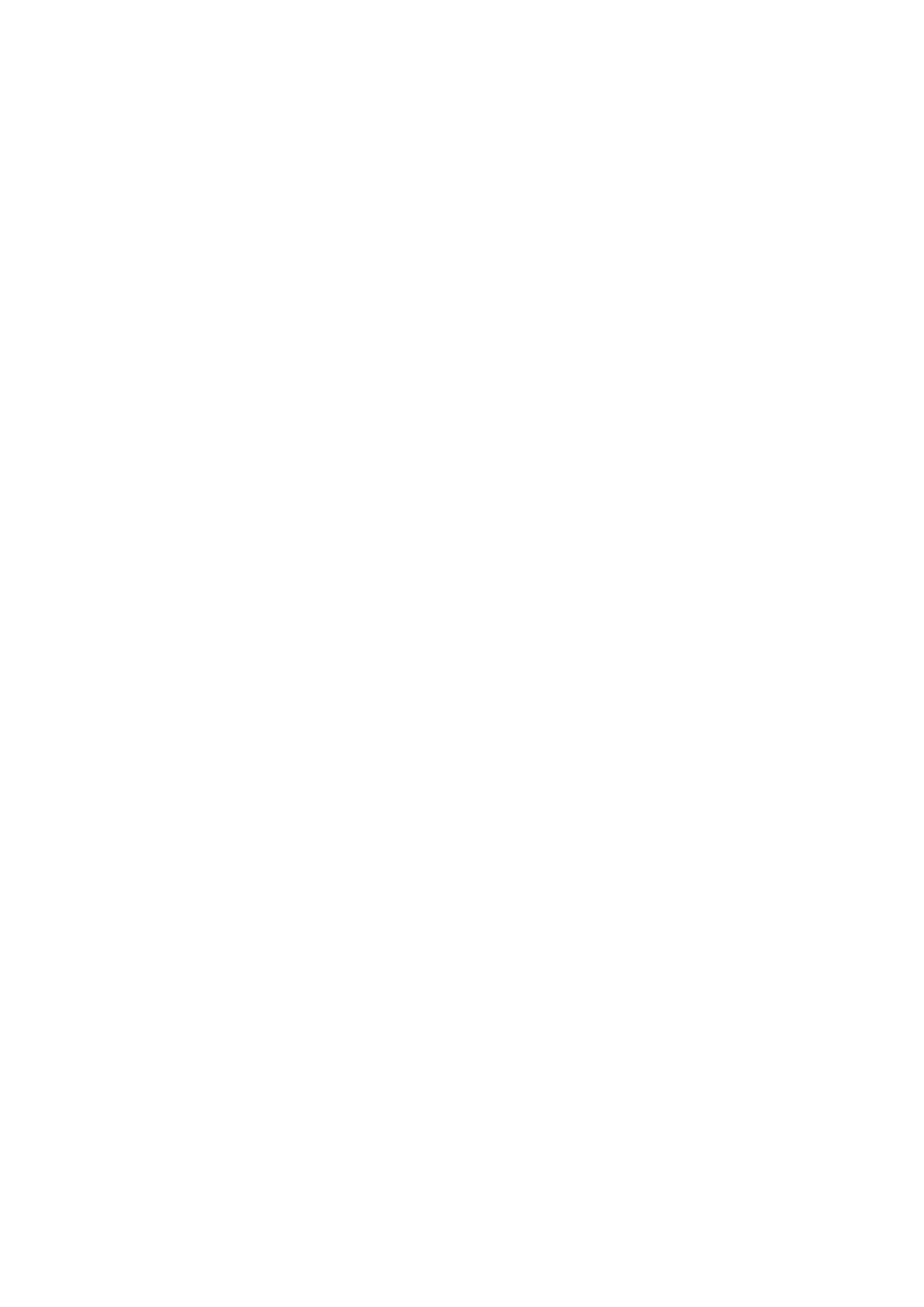**12. Officers' reports**

<span id="page-39-0"></span>**CM.040/22 Tender Report - Contract 2122-042 Finance, Supply and Delivery of 14 Metre Rear Load Waste Truck**

| <b>Distribution:</b> | <b>Public</b>                                                  |
|----------------------|----------------------------------------------------------------|
| <b>Manager:</b>      | <b>Hialmar Philipp, Director Operations and Infrastructure</b> |
| <b>Author:</b>       | <b>Lisa Pittle, Manager Environment</b>                        |
|                      |                                                                |

#### **Summary**

This report recommends the awarding of contract *2122-042 Finance, supply and delivery of a 14 cubic metre rear load waste truck* inclusive of cab/chassis, rear loading compactor body, a telemetry system and lease financing. This vehicle delivers primarily Council's public place litter collection service.

The contract lease term is 7 years.

The Tender Evaluation Panel (TEP) has assessed all submissions and this report provides a summary of their evaluation in recommending the awarding of the contract *2122-042 Finance, supply and delivery of a 14 cubic metre rear load waste truck*.

Pursuant to the Instrument of Delegation to the Chief Executive Officer, the value of this contract exceeds the specified financial limits and a Council resolution is therefore required to award the contract.

#### **Recommendation**

**That** Council:

1. Accepts **Option 1** from **Tenderer A** inclusive of cab/chassis, compactor body, telemetry system and lease finance for a seven year term and enter into the following contract:

Number: 2122-042

Title: Finance, supply and delivery of a 14 cubic metre rear load waste truck

Lease Term: 7 Years

- 2. Authorises the Director Operations and Infrastructure to finalise and execute the contract documentation.
- 3. Notes that any variations that exceed the agreed approved budget will require a further Council resolution.
- 4. Advises all tenderers accordingly.
- 5. Makes public the decision regarding this contract but the Tender Evaluation Summary Report (**Attachment 1**) remain confidential on the grounds specified in the definition of confidential information in section 3(1)(g) of the *Local Government Act 2020*.
- 6. Resolves that the preferred tenderer be named.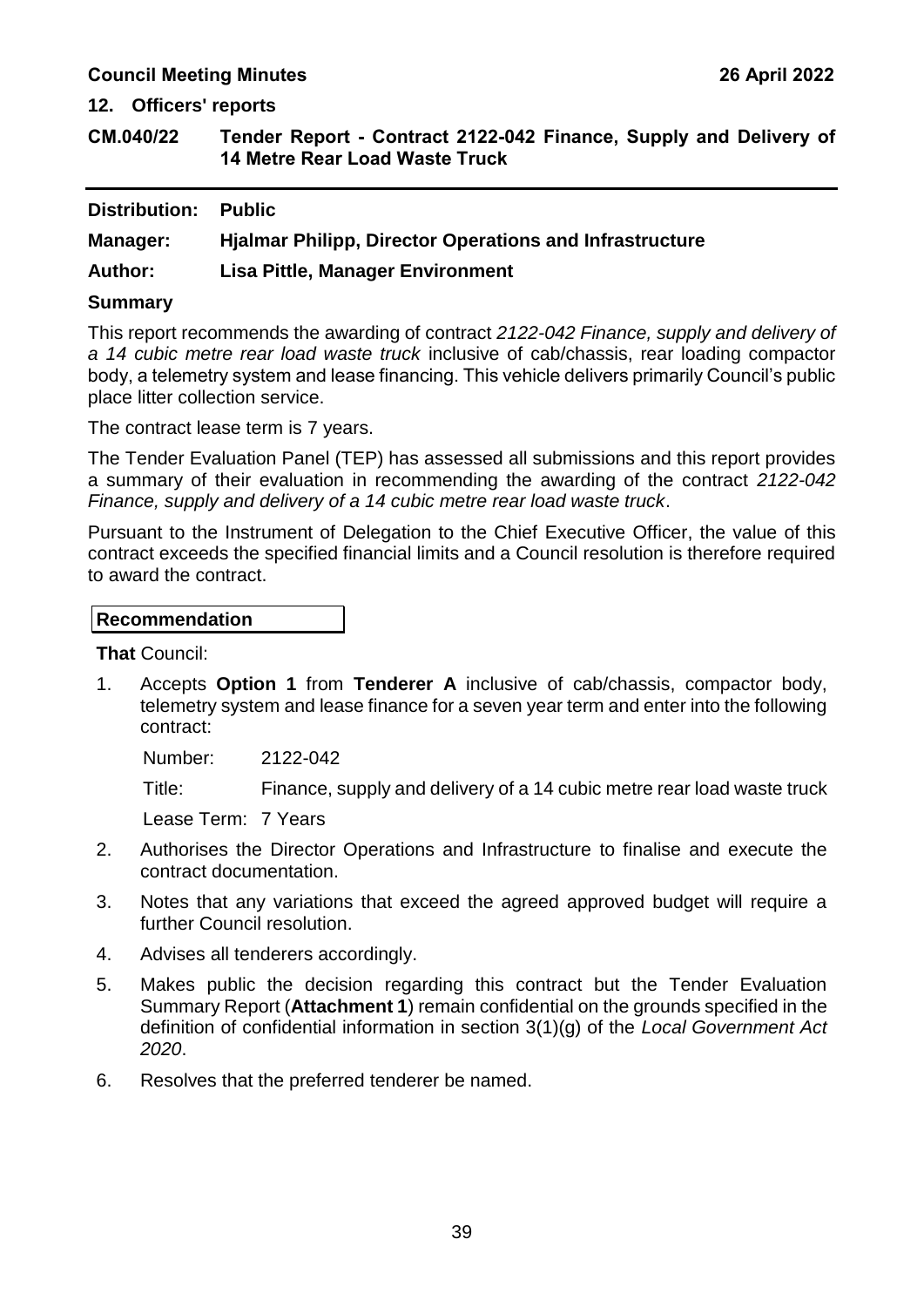#### **12. Officers' reports**

**CM.040/22 Tender Report - Contract 2122-042 Finance, Supply and Delivery of 14 Metre Rear Load Waste Truck**

### **Council Resolution**

**MOVED: Cr Peter Perkins SECONDED: Cr Karen Egan** 

**That** Council:

1. Accepts **Option 1** from **Tenderer A**: **Westar Truck Centre**, inclusive of cab/chassis, compactor body, telemetry system and lease finance for a seven year term and enter into the following contract:

Number: 2122-042

Title: Finance, supply and delivery of a 14 cubic metre rear load waste truck

Lease Term: 7 Years

- 2. Authorises the Director Operations and Infrastructure to finalise and execute the contract documentation.
- 3. Notes that any variations that exceed the agreed approved budget will require a further Council resolution.
- 4. Advises all tenderers accordingly.
- 5. Makes public the decision regarding this contract but the Tender Evaluation Summary Report (**Attachment 1**) remain confidential on the grounds specified in the definition of confidential information in section 3(1)(g) of the *Local Government Act 2020*.
- 6. Resolves that the preferred tenderer be named.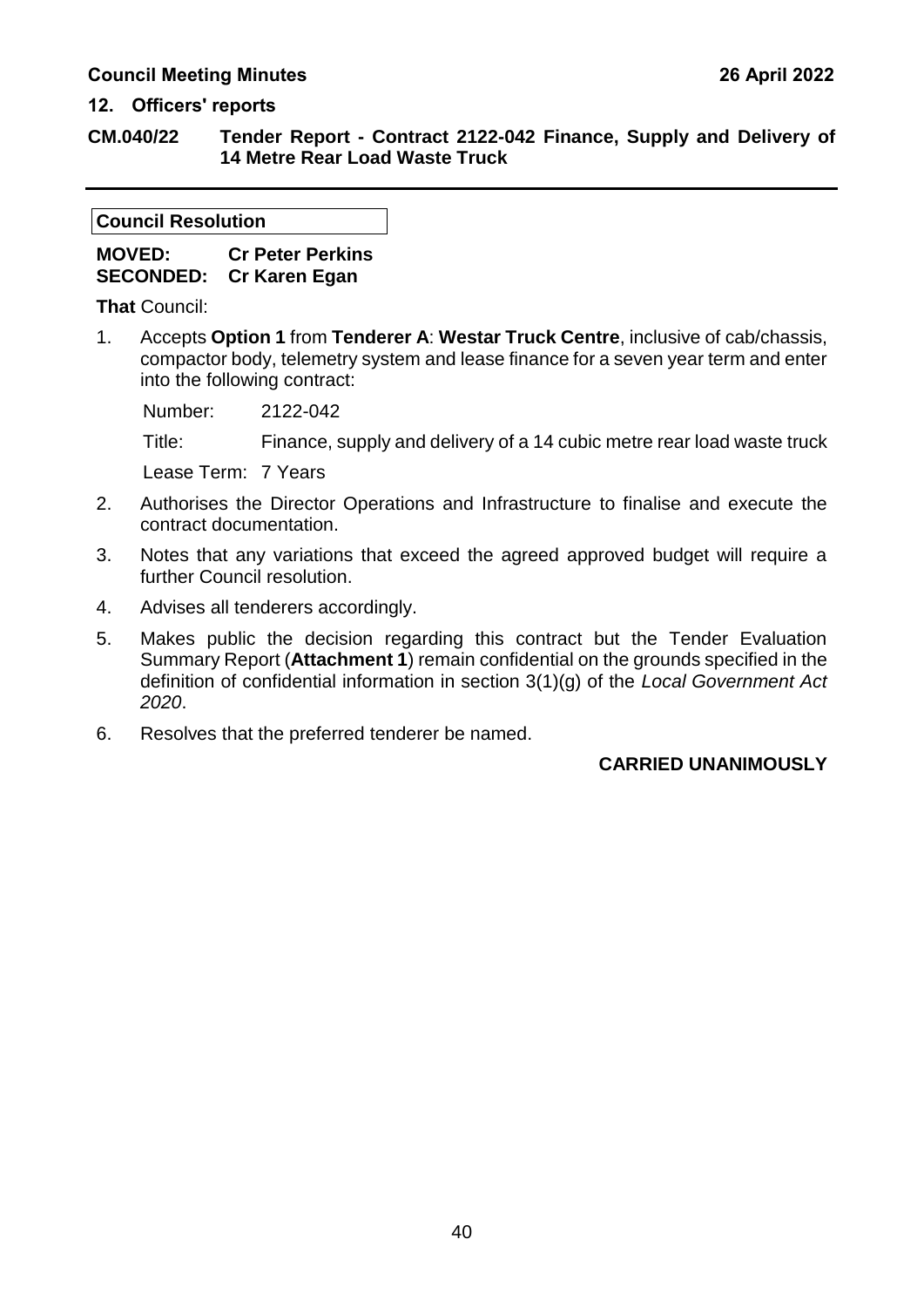*Cr Ramcharan disclosed a general conflict of interest in item CM.041/22 -Tender Report - Contract 2122-051 Rockliffe Street Special Charge Scheme due to a resident subject to the special charge having made a significant donation to his election campaign.*

*Cr Ramcharan left the meeting at 9:14pm.*

#### **12. Officers' reports**

<span id="page-41-0"></span>

| CM.041/22      | Tender Report - Contract 2122-051 Rockliffe Street Special Charge<br><b>Scheme</b> |  |
|----------------|------------------------------------------------------------------------------------|--|
| Distribution:  | <b>Public</b>                                                                      |  |
| Manager:       | <b>Hjalmar Philipp, Director Operations and Infrastructure</b>                     |  |
| <b>Author:</b> | <b>Steven Blight, Construction Coordinator</b>                                     |  |
|                | <b>Enrique Gutierrez, Manager Assets and Capital Works</b>                         |  |
|                | <b>Lance Clark, Senior Procurement Specialist</b>                                  |  |

### **Summary**

This report recommends the awarding of contract 2122-051 for Rockliffe Street Special Charge Scheme.

Works will include the construction and sealing of Rockliffe Street, including an asphalt pavement, kerb and channel, asphalt table drains, underground drainage, vehicle crossings, road humps and associated works between Pitt Street and Mount Pleasant Road, Eltham.

The Tender Evaluation Panel (TEP) has assessed all submissions and this report provides a summary of their evaluation in recommending the awarding of the contract for 2122-051 for Rockliffe Street Special Charge Scheme.

Pursuant to the Instrument of Delegation to the Chief Executive Officer, the value of this contract exceeds the specified financial limits and a Council resolution is therefore required to award the contract.

### **Recommendation**

That Council:

1. Accepts the tender submitted by the preferred tenderer for the sum of \$[Redacted] plus \$[Redacted] for contingency (exclusive of GST) and enter into the following contract:

Number: 2122-051

Title: Rockliffe Street Special Charge Scheme.

Term: 2 May 2022 to 29 July 2022

- 2. Authorises the Director Operations and Infrastructure to finalise and execute the contract documentation.
- 3. Authorises the Director Operations and Infrastructure to approve additional cost variations that are a result of unknown latent site conditions or changes to operational requirements throughout the term of the contract with a total value of no more than the approved budget for the project.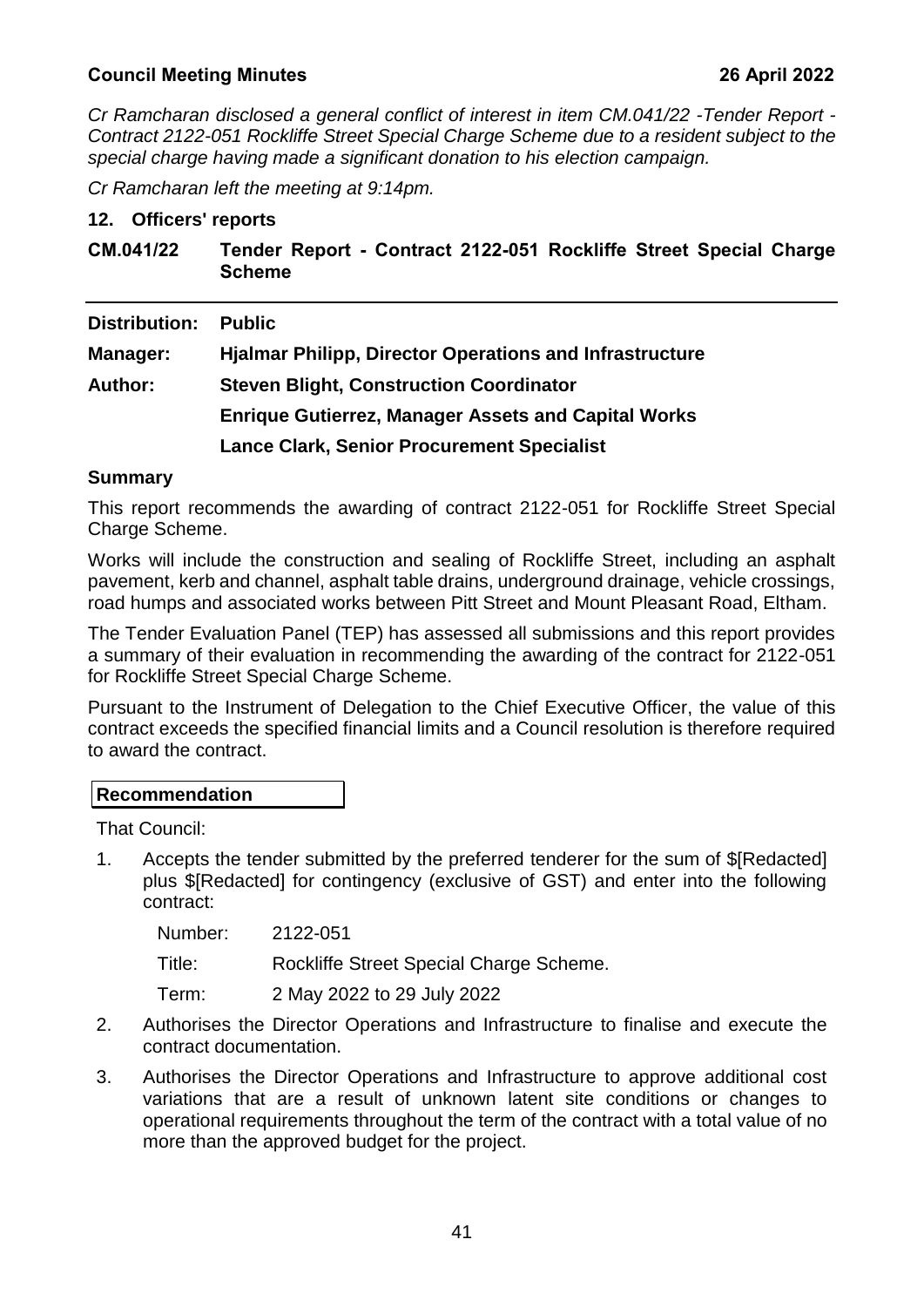### **12. Officers' reports**

### **CM.041/22 Tender Report - Contract 2122-051 Rockliffe Street Special Charge Scheme**

- 4. Notes that any variations that exceed the agreed approved budget will require a further Council resolution.
- 5. Advises all tenderers accordingly.
- 6. Makes public the decision regarding this contract but the Tender Evaluation Report (Attachment 1) remain confidential on the grounds specified in the definition of confidential information in section 3(1)(g) of the *Local Government Act 2020*.
- 7. Resolves that the preferred tenderer be named.

**Motion**

**MOVED: Cr Geoff Paine SECONDED: Cr Peter Perkins** That Council:

That Council:

1. Accepts the tender submitted by the preferred tenderer for the sum of \$[Redacted] plus \$[Redacted] for contingency (**inclusive** of GST) and enter into the following contract:

Number: 2122-051

Title: Rockliffe Street Special Charge Scheme.

Term: 2 May 2022 to 29 July 2022

- 2. Authorises the Director Operations and Infrastructure to finalise and execute the contract documentation.
- 3. Authorises the Director Operations and Infrastructure to approve additional cost variations that are a result of unknown latent site conditions or changes to operational requirements throughout the term of the contract with a total value of no more than the approved budget for the project.
- 4. Notes that any variations that exceed the agreed approved budget will require a further Council resolution.
- 5. Advises all tenderers accordingly.
- 6. Makes public the decision regarding this contract but the Tender Evaluation Report (Attachment 1) remain confidential on the grounds specified in the definition of confidential information in section 3(1)(g) of the *Local Government Act 2020*.
- 7. Resolves that the preferred tenderer be named.

THE MOTION WAS PUT TO THE VOTE AND CARRIED AND BECAME THE COUNCIL RESOLUTION AS FOLLOWS: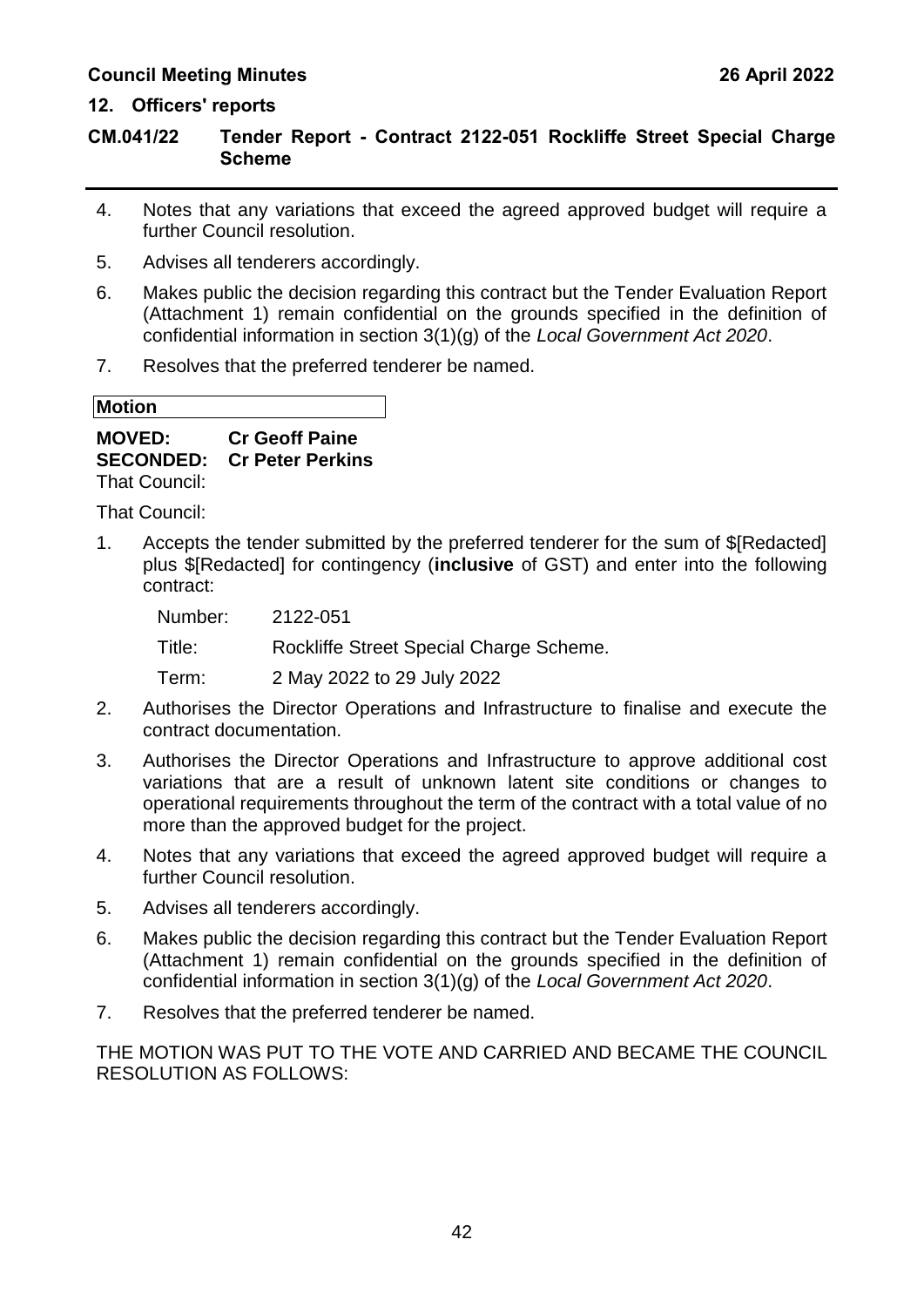#### **12. Officers' reports**

**CM.041/22 Tender Report - Contract 2122-051 Rockliffe Street Special Charge Scheme**

#### **Council Resolution**

### **MOVED: Cr Geoff Paine SECONDED: Cr Peter Perkins**

That Council:

1. Accepts the tender submitted by the preferred tenderer **Di Carlo Constructions Aust Pty Ltd** for the sum of 273,279.60 plus \$40,991.94 for contingency (inclusive of GST) and enter into the following contract:

Number: 2122-051 Title: Rockliffe Street Special Charge Scheme. Term: 2 May 2022 to 29 July 2022

- 2. Authorises the Director Operations and Infrastructure to finalise and execute the contract documentation.
- 3. Authorises the Director Operations and Infrastructure to approve additional cost variations that are a result of unknown latent site conditions or changes to operational requirements throughout the term of the contract with a total value of no more than the approved budget for the project.
- 4. Notes that any variations that exceed the agreed approved budget will require a further Council resolution.
- 5. Advises all tenderers accordingly.
- 6. Makes public the decision regarding this contract but the Tender Evaluation Report (Attachment 1) remain confidential on the grounds specified in the definition of confidential information in section 3(1)(g) of the *Local Government Act 2020*.
- 7. Resolves that the preferred tenderer be named.

### **CARRIED UNANIMOUSLY**

*Cr Ben Ramcharan returned to the meeting at the conclusion of this item at 9:16pm.*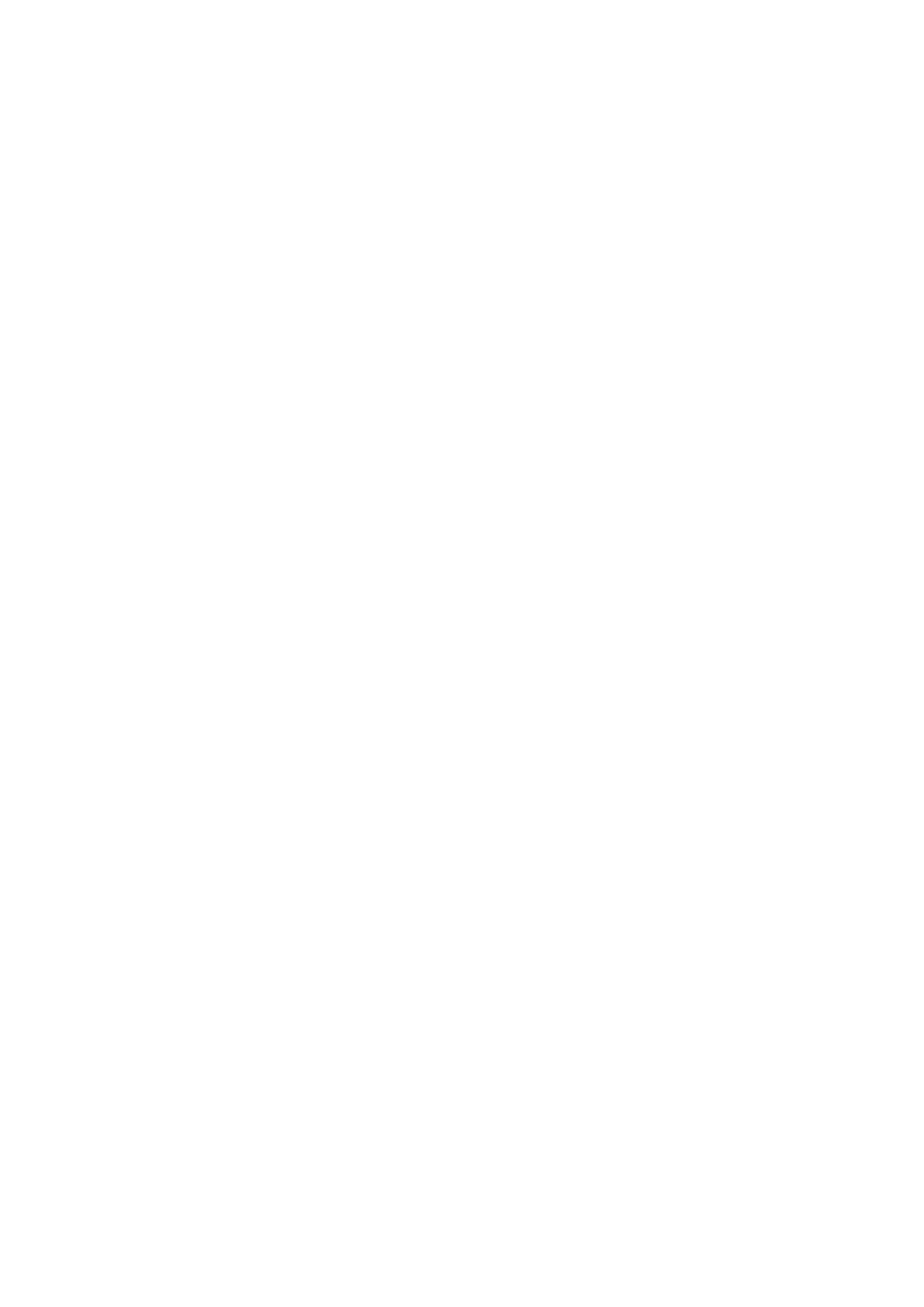**12. Officers' reports**

<span id="page-45-0"></span>**CM.042/22 Tender Report - Contract 2021-103 Network Refresh**

| Distribution:  | <b>Public</b>                                      |
|----------------|----------------------------------------------------|
| Manager:       | Vince Lombardi, Chief Financial Officer            |
| <b>Author:</b> | <b>Nik Mistriotis, IT Systems Officer</b>          |
|                | <b>Eddie Cheng, Manager Information Technology</b> |

#### **Summary**

This report recommends the awarding of contract 2021-103 for Network Refresh.

The scope of the contract is for the upgrade of Councils cabled and wireless network to replace end of life hardware located at 8 operational sites. The existing hardware is no longer supported by the manufacturer.

The Tender Evaluation Panel (TEP) has assessed all submissions and this report provides a summary of their evaluation in recommending the awarding of the contract for 2021-103 Network Refresh.

Pursuant to the Instrument of Delegation to the Chief Executive Officer, the value of this contract exceeds the specified financial limits and a Council resolution is therefore required to award the contract.

#### **Recommendation**

**That** Council:

1. Accepts the tender submitted by the **preferred tenderer** for the sum of \$[Redacted] plus \$[Redacted] for contingency (exclusive of GST) and enter into the following contract:

Number: 2021-103

Title: Network Refresh

Term: 28 April 2022 to 31 August 2022

- 2. Authorises the Chief Financial Officer to finalise and execute the contract documentation.
- 3. Authorises the Chief Financial Officer to approve changes to operational requirements throughout the term of the contract with a total value of no more than the approved budget for the project.
- 4. Any variations that exceed the agreed approved budget will require a further Council resolution.
- 5. Advises all tenderers accordingly.
- 6. Makes public the decision regarding this contract but the Tender Evaluation Report (**Attachment 1**) remain confidential on the grounds specified in the definition of confidential information in section 3(1)(g) of the *Local Government Act 2020*.
- 7. Resolves that the preferred tenderer be named.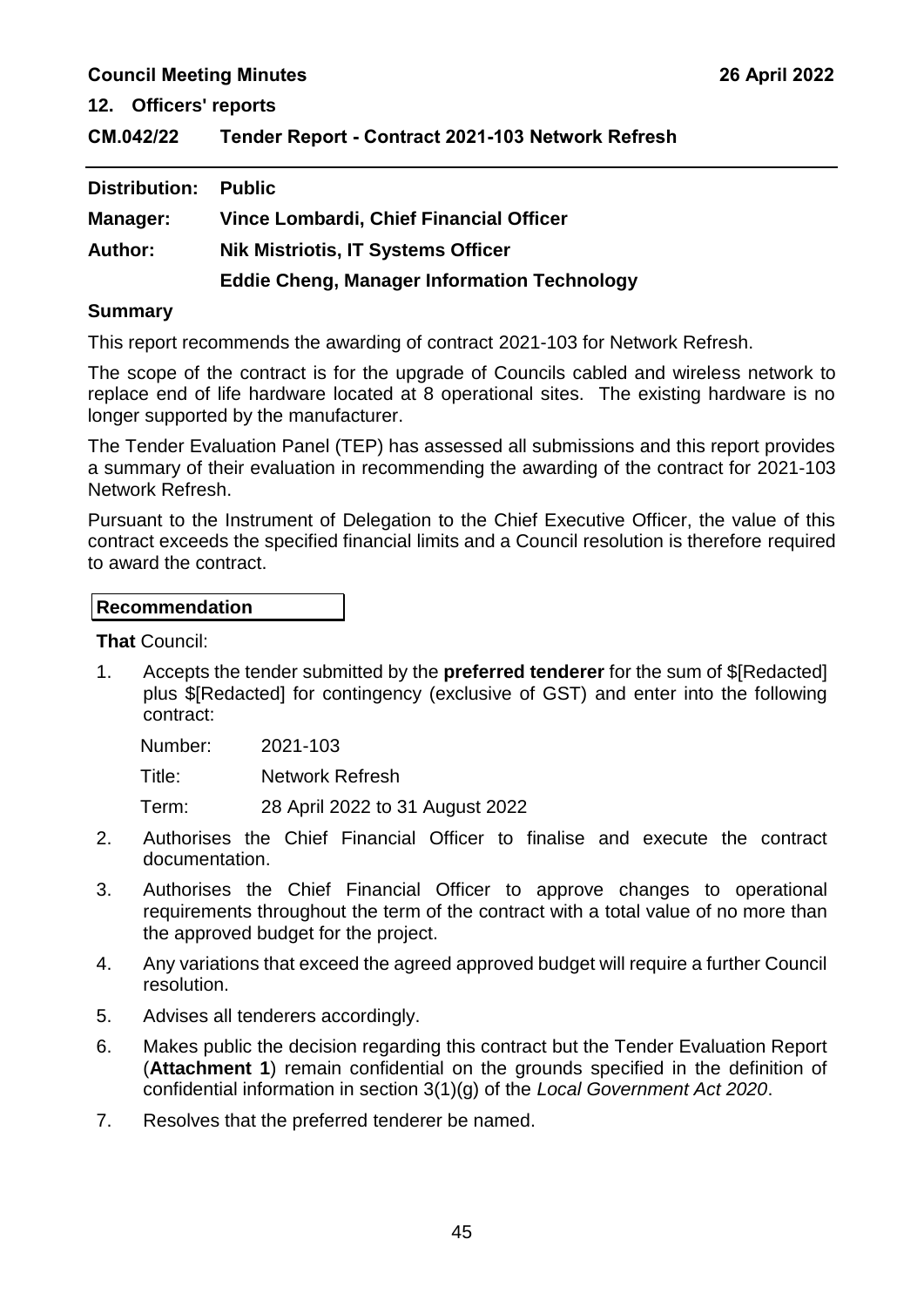#### **12. Officers' reports**

#### **CM.042/22 Tender Report - Contract 2021-103 Network Refresh**

| <b>Motion</b> |
|---------------|
|---------------|

**MOVED: Cr Ben Ramcharan SECONDED: Cr Peter Perkins**

**That** Council:

- 1. Accepts the tender submitted by the **preferred tenderer** for the total sum of \$[Redacted] **as follows:**
	- **Hardware Component Lump Sum \$[Redacted]**

### **Professional Services Component \$ [Redacted]**

plus \$[Redacted] for contingency **on Professional Services component only (inclusive** of GST) and enter into the following contract:

Number: 2021-103

Title: Network Refresh

Term: 28 April 2022 to 31 August 2022

- 2. Authorises the Chief Financial Officer to finalise and execute the contract documentation.
- 3. Authorises the Chief Financial Officer to approve changes to operational requirements throughout the term of the contract with a total value of no more than the approved budget for the project.
- 4. Any variations that exceed the agreed approved budget will require a further Council resolution.
- 5. Advises all tenderers accordingly.
- 6. Makes public the decision regarding this contract but the Tender Evaluation Report (**Attachment 1**) remain confidential on the grounds specified in the definition of confidential information in section 3(1)(g) of the *Local Government Act 2020*.
- 7. Resolves that the preferred tenderer be named.

THE MOTION WAS PUT TO THE VOTE AND CARRIED AND BECAME THE COUNCIL RESOLUTION AS FOLLOWS:

#### **Council Resolution**

### **MOVED: Cr Ben Ramcharan SECONDED: Cr Peter Perkins**

**That** Council:

- 1. Accepts the tender submitted by the **preferred tenderer Onel Consulting Pty Ltd** for the total sum of \$525,572.30 as follows:
	- Hardware Component Lump Sum \$449,523.80
	- Professional Services Component \$ 76,048.50

plus \$13,827.00 for contingency on Professional Services component only (inclusive of GST) and enter into the following contract: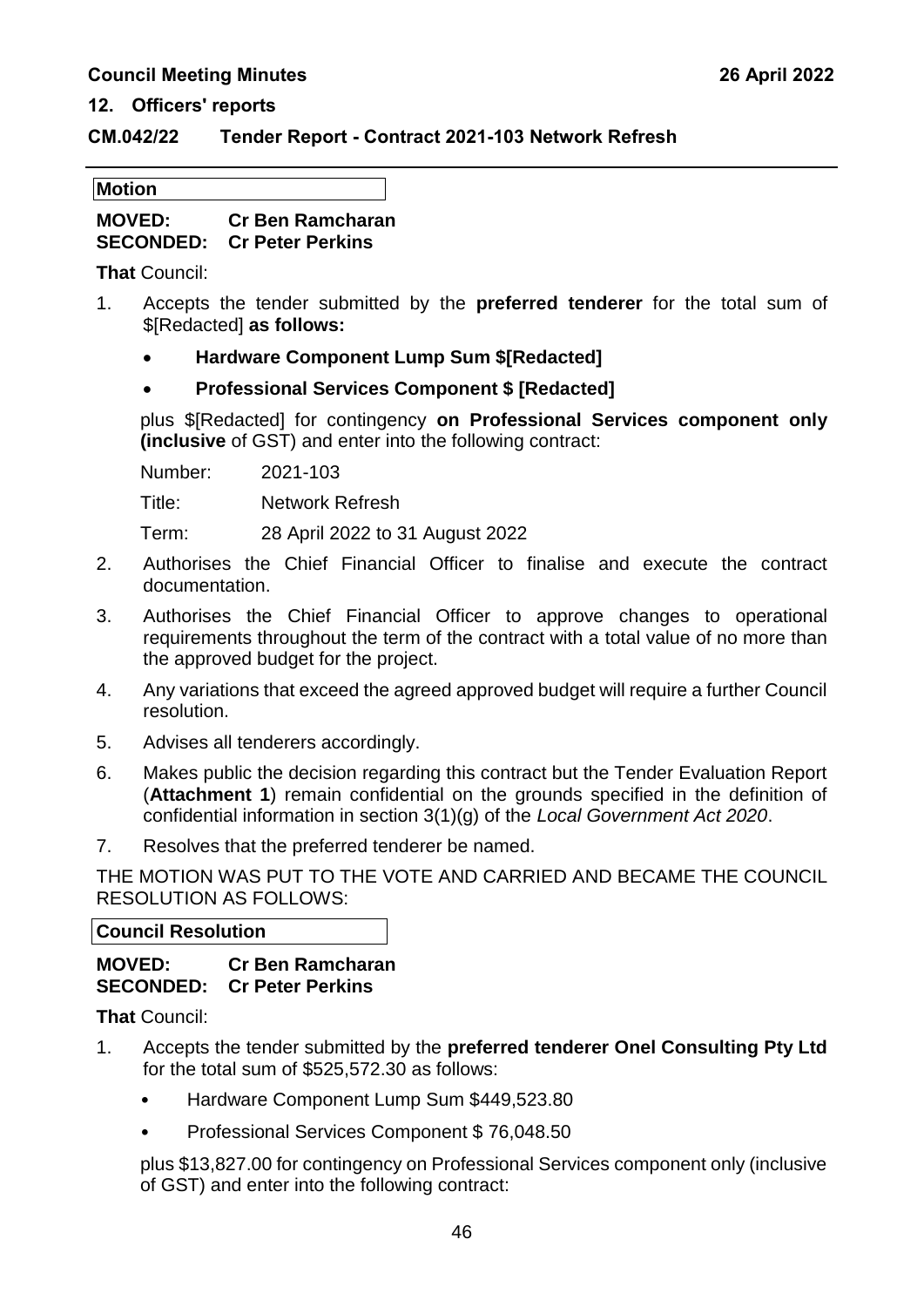#### **12. Officers' reports**

#### **CM.042/22 Tender Report - Contract 2021-103 Network Refresh**

| Number: | 2021-103                        |
|---------|---------------------------------|
| Title:  | Network Refresh                 |
| Term:   | 28 April 2022 to 31 August 2022 |

- 2. Authorises the Chief Financial Officer to finalise and execute the contract documentation.
- 3. Authorises the Chief Financial Officer to approve changes to operational requirements throughout the term of the contract with a total value of no more than the approved budget for the project.
- 4. Any variations that exceed the agreed approved budget will require a further Council resolution.
- 5. Advises all tenderers accordingly.
- 6. Makes public the decision regarding this contract but the Tender Evaluation Report (**Attachment 1**) remain confidential on the grounds specified in the definition of confidential information in section 3(1)(g) of the *Local Government Act 2020*.
- 7. Resolves that the preferred tenderer be named.